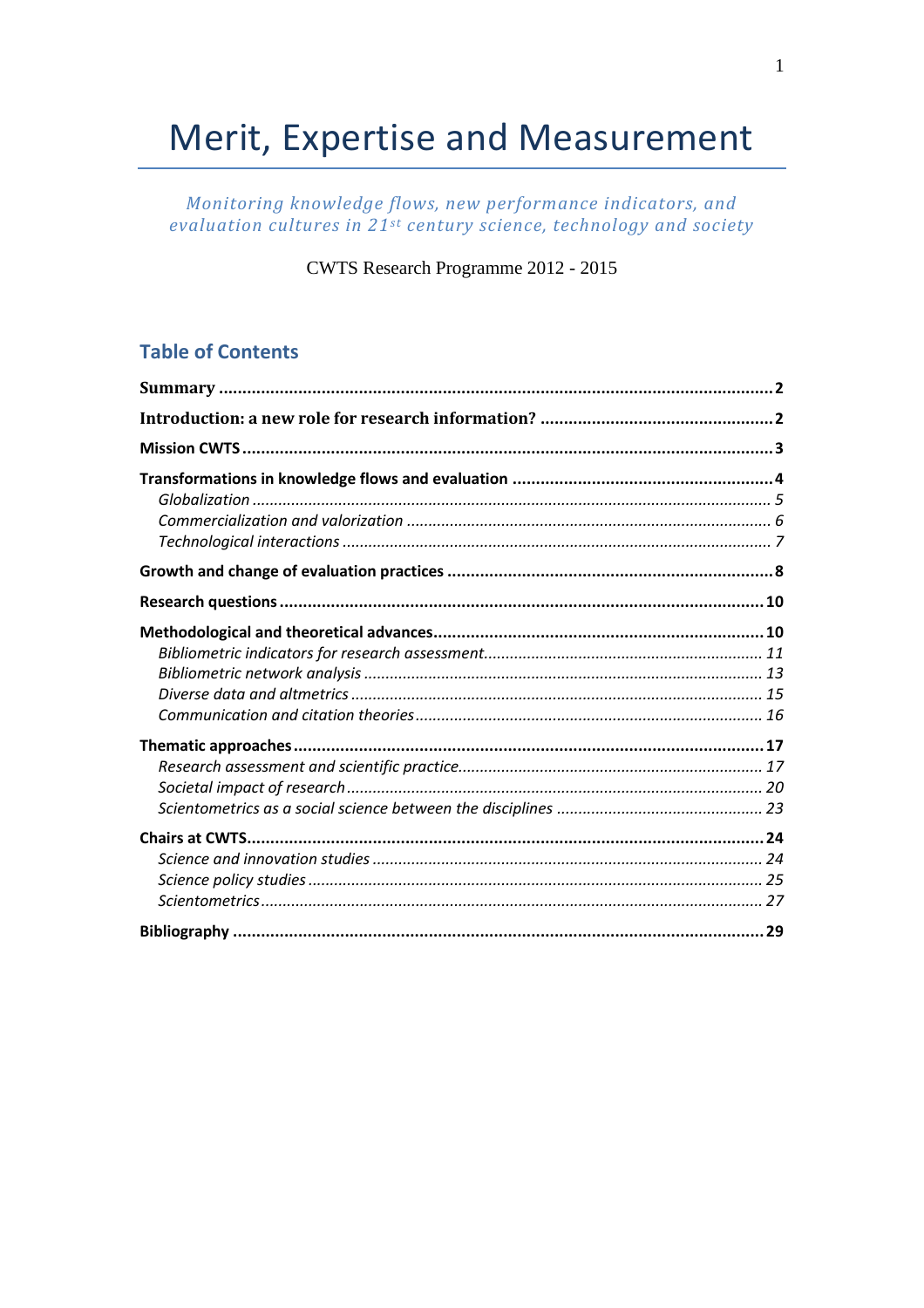## **Summary**

This new research programme of the Centre for Science and Technology Studies (CWTS), Leiden University, presents our research goals and priorities for the next four years. Our main concerns are monitoring and analyzing knowledge flows, and research evaluation. The programme introduces new approaches to these well-established goals of scientometric research. First, we will move from a longstanding tradition of data-centric methods justified by ad-hoc reasoning towards a systematic theory-based framework for developing bibliometric and scientometric indicators. We will also explore the potential of alternative forms of metrics ("alt-metrics"). Second, in interpreting and applying performance indicators we will increasingly base ourselves on the systematic analysis of current scientific and scholarly practices rather than only on general statistical arguments. Specific attention will be paid to the humanities and social sciences. We will also analyze the impact of research assessment exercises, and the performance criteria applied, on the primary process of knowledge production. Third, we will explore the possibilities and problems in assessing the societal impact of research ("social quality"). Increasingly, this dimension is becoming the second pillar of research evaluation next to scientific impact.

On the basis of our research programme, we will also start to systematically explore our possibilities to inform all actors in the scientific and scholarly system about new developments in science and scholarship, such as the emergence of new interdisciplinary fields (eg. the neurosocial sciences), science based innovation (eg. patent regimes), e-research and new applications of information and communication technologies (eg. virtual research environments), and new paradigms of scientific publication (eg. open access).

Our broadened research agenda can be seen as a response to the widespread use of bibliometrics in performance based research management, as a step to help prevent abuse of performance measures, and as a contribution to the systematic development of good evaluation practices.

# **Introduction: a new role for research information?**

Scientists and scholars are confronted by complex changes in the way they create and communicate new knowledge and technologies (Borgman 2007). These transformations do not amount to a single-issue revolution, in spite of the hype about the world wide web, new social media or e-science (The Virtual Knowledge Studio et al. 2008). Also, they are not completely unique. Changes of comparable magnitude took place earlier, such as the "scientific revolution" of the 17th century and the emergence of the research university in Germany. Yet, they are fundamentally affecting all relevant dimensions of the practice of knowledge creation in the natural and life sciences, as well as in the technical and social sciences and the humanities and arts (Dutton, Jeffreys, and Goldin 2010; Bulger et al., 2011). To be sure, the world of research is not unique in being confronted with radical changes. Other social areas are also transformed by the explosive mix of globalization, commercialization, and technological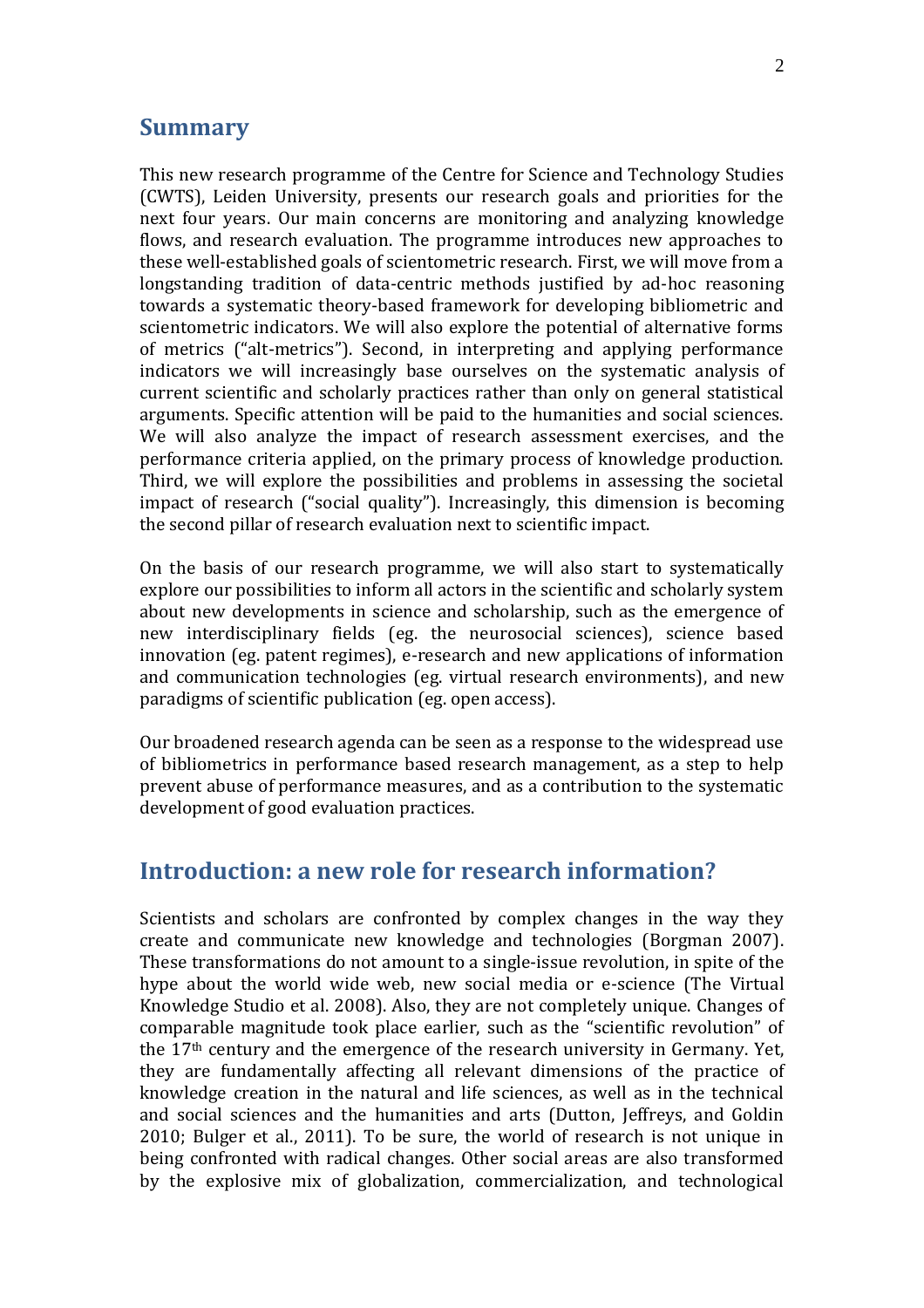change. This may sound like a consolation, but it actually adds to the process of complex changes because science and scholarship are increasingly caught up in the transformation of these other realms of society. Science and scholarship are shaped by these additional dynamics as well, because the way the scientific and scholarly system functions is fundamentally affected (Wouters, Beaulieu, Scharnhorst, & Wyatt, 2013). Consequently, researchers are in the epicentre of nothing less than a tornado. They need to adapt their ways of working while they strive to maintain proven standards of quality in their work. This also requires institutional innovation and radical improvements of the way universities and research institutes are being managed. Lastly, it puts tremendous pressures on national and international science policies that somehow need to accommodate the tension between serving an increasingly sharp international economic competition on the one hand, and creating shared standards and open international data, information and knowledge infrastructures on the other hand.

These challenging transformations have induced a new need for *information about research.* This has stimulated the scientific analysis of the knowledge production process, that can produce this information at all levels for researchers, managers and science policy makers. These needs can only be met by advanced applications of information science. This research programme aims to contribute to these applications by developing new ways of:

- 1. monitoring and analyzing the scientific and scholarly system, knowledge flows, communication networks in science and scholarship, and interactions between research and society;
- 2. evaluating research including the assessment of the societal impact and interactions of research.

The way research and research performance are being measured, the kinds of scientific and scholarly work that visibly make a difference in monitors and assessments, and the criteria applied in evaluation and management will shape the ways the creation of new knowledge is organized. This will determine the key research agendas of the near future. Research evaluation is relevant in contributing to these new agendas. Although not often used in this way, research assessments can proactively support innovative practices in all fields of scholarship and research.

This research programme aims to discover the main characteristics of what may be possible in these newly emerging evaluation practices and thereby lay the groundworks for good evaluation practices and for new frameworks for knowledge and technology monitors. This programme is based on the mission of the Centre for Science and Technology Studies CWTS at Leiden University.

## **Mission CWTS**

The Centre for Science and Technology Studies (CWTS) investigates the development of science and technology (S&T) using large-scale databases of scientific and technical publications. CWTS is a leading provider of science &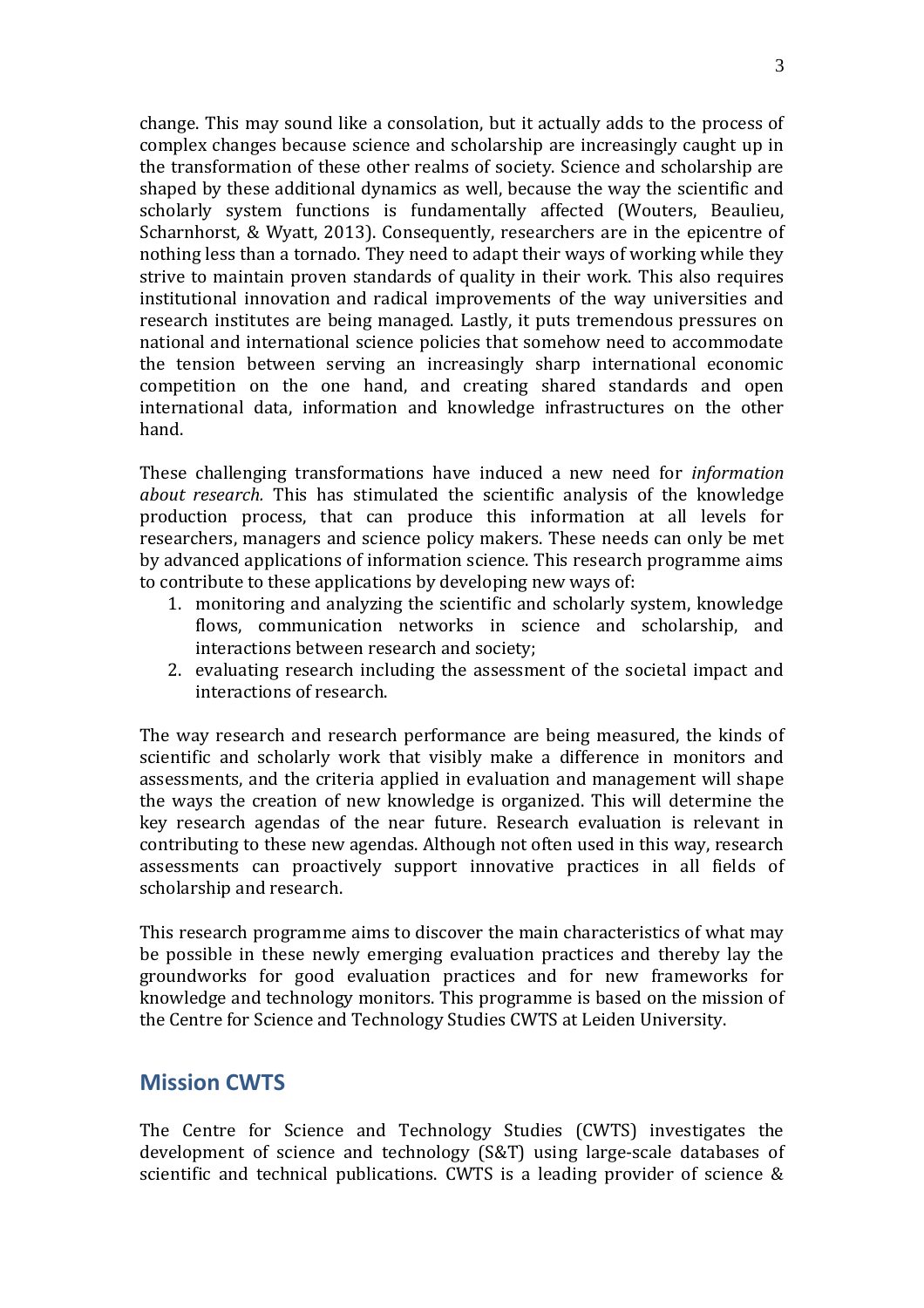technology indicators and of performance and benchmark studies of scientific groups and institutes, including bibliometric mapping and network analysis of science. The CWTS Leiden Ranking is recognized as one of the most reliable citation based rankings of large universities. CWTS has developed longstanding relationships with the most prestigious universities in the world and is a recognized leader in the field of bibliometrics, scientometrics and informetrics. Currently, CWTS is exploring new venues in the fields of webometrics and science & technology studies.

Our ambition for the next 5 years is to be an international leader in:

- 1. quantitative science, technology & innovation studies, among which indicator development and research evaluation;
- 2. integrating knowledge in scientometrics and in combining knowledge from scientometrics with insights from science and technology studies, demography, economics, and the social sciences more generally;
- 3. the analysis of the role of indicators in the sciences (including the social sciences and humanities).

CWTS has played a crucial role in the development and application of citation based indicators for research evaluations and assessments at all levels of aggregation (international and national monitors and studies, university-wide evaluations, assessments of research groups, benchmark studies, and bibliometrics at the individual level) (Van Raan 1988; Moed 2005a; Moed, Glänzel, and Schmoch 2005).

A key asset of the centre is its high quality processing of citation databases and the data expertise in managing large citation databases of its staff. As a result, the citation analyses produced by CWTS are based on corrected and verified data of high quality, different from the public citation indexes commonly available on the web. We take this combination of expertise and data infrastructure as point of departure to meet the challenge of the complex changes in the scientific system that we are now witnessing. CWTS is certainly not the only scientometric centre in this endeavor. But as one of the oldest, most experienced, and largest scientometric centres in the world it has the responsibility to take the initiative in the required methodological and theoretical advances in the field. With this new research programme, we aim to bring scientometrics to a new level of quality, in close collaboration with our colleagues in the field. This should lead to new international standards of quality for assessments and science & technology indicators.

# **Transformations in knowledge flows and evaluation**

We already mentioned the combination of globalization, commercialization, and technological development that can be held responsible for many of the changes in the practices of researchers in most disciplines. The disadvantage of speaking in these container terms is that they tend to make invisible the intricate interactions at the level of daily practices that actually produce these world encompassing trends. They tend to create a metaphor of transformations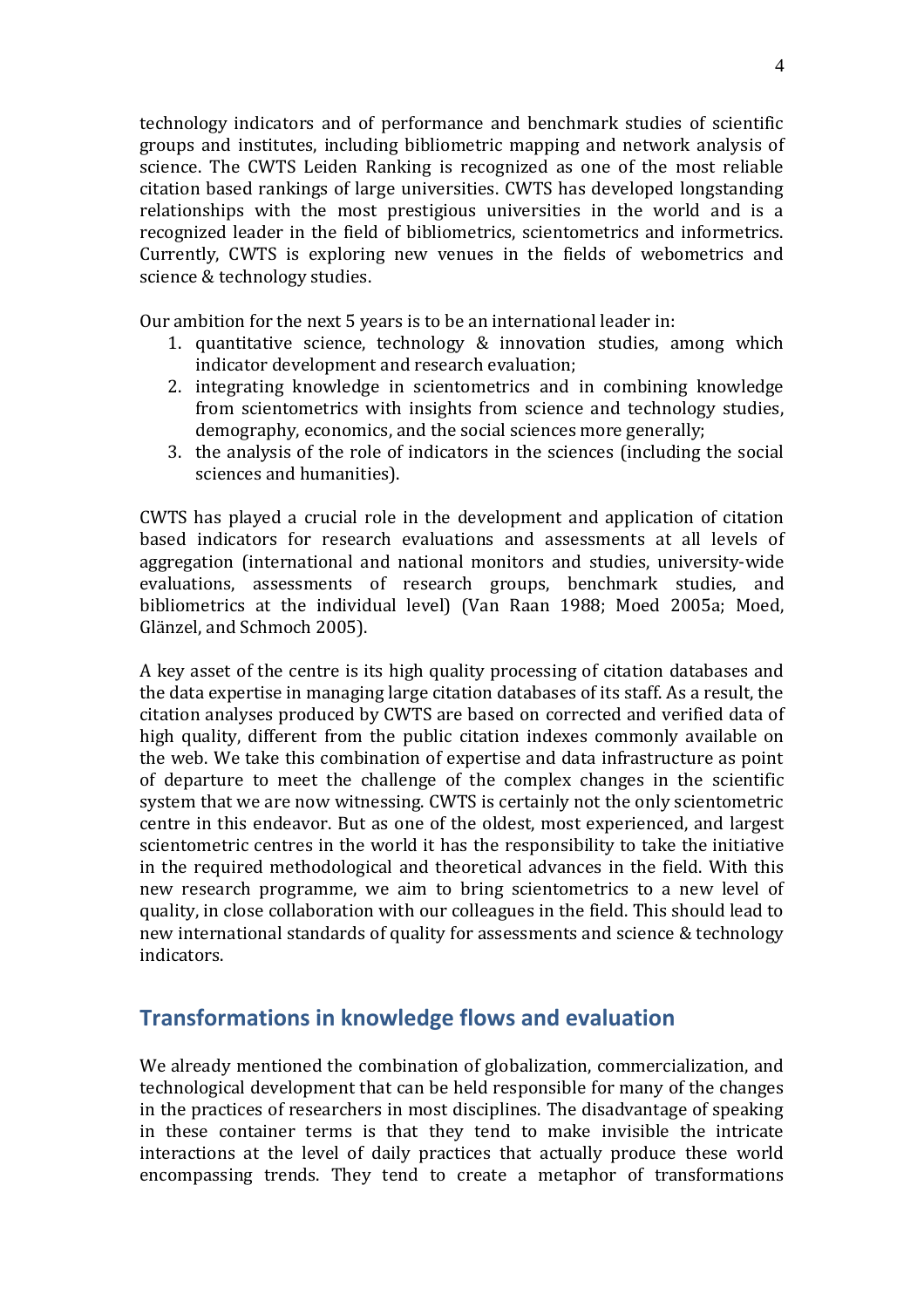happening upon us rather than analyzing the active role of social actors. In the case of scientific developments this is perhaps even more disadvantageous given the active role of scientific results and instruments in these global trends. In the following, we focus on those changes that directly influence the various processes of knowledge creation and evaluation and on those changes in which researchers play an active role.

#### **Globalization**

Research is becoming a global enterprise in a more fundamental sense than before (Suresh 2011). Although scientific research has been internationally oriented from its very beginning (Collins 1998), the scale has increased and the characteristics of research funding and collaboration are shifting (Sonnenwald 2007; Shrum, Genuth, and Chompalov 2007; Wagner 2006; Olson et al. 2005; Olson, Zimmerman, and Bos 2008). In many fields, albeit not in all, international networks have emerged as the "natural habitat" for researchers and scholars (Royal Society 2011). The nature of these networks may vary, a feature which is often overlooked in the literature on collaboration networks. Although coauthorships are the most frequently used indicator of scientific collaboration, these concepts should not be seen as identical (Laudel 2002; Melin and Persson 1996; Shrum, Genuth, and Chompalov 2007). For example, in philosophy of science where many scholars are focused on the production of single authored monographs, the network of their colleagues is visible in the conferences where they meet. In physics, these networks take the form of co-authorship networks, some of them very large. In clinical research, the network may predominantly be an international meeting place between research and industry where resources are allocated. These international networks do not imply that science does not have a national dimension anymore. The national role of scientific research may actually even become more urgent, for example in the creation of a homegrown research base in upcoming scientific powers such as China, Brazil or Iran. This may be particularly relevant for the design and engineering disciplines and for the social sciences and humanities (ACLS 2006; KNAW 2010). But these national dimensions should now be interpreted in the context of the interlocking international networks.

A potentially new trend is the internationalization of the institutional arrangements of the universities. During the  $19<sup>th</sup>$  and  $20<sup>th</sup>$  century, the nation state was the linchpin of the institutional configuration of academic research. In the 19th century, the research university was created in Germany and the concept of the "discipline" emerged in France. The new institutions were strongly influenced by the creation of European national states. In the 20<sup>th</sup> century the state has only become more important in the funding and organization of research. But now we see the first glimpses of research funding and management going truly global, for example in the co-funding schemes organized by the EU, the ESF and recently the NSF.

If we are indeed witnessing a new stage in globalization of research, we can expect two effects. First, new national interests will start to play a role in research on a global scale (for example those of the BRICs countries). This may also lead to new forms of secrecy and classified research: globalization may not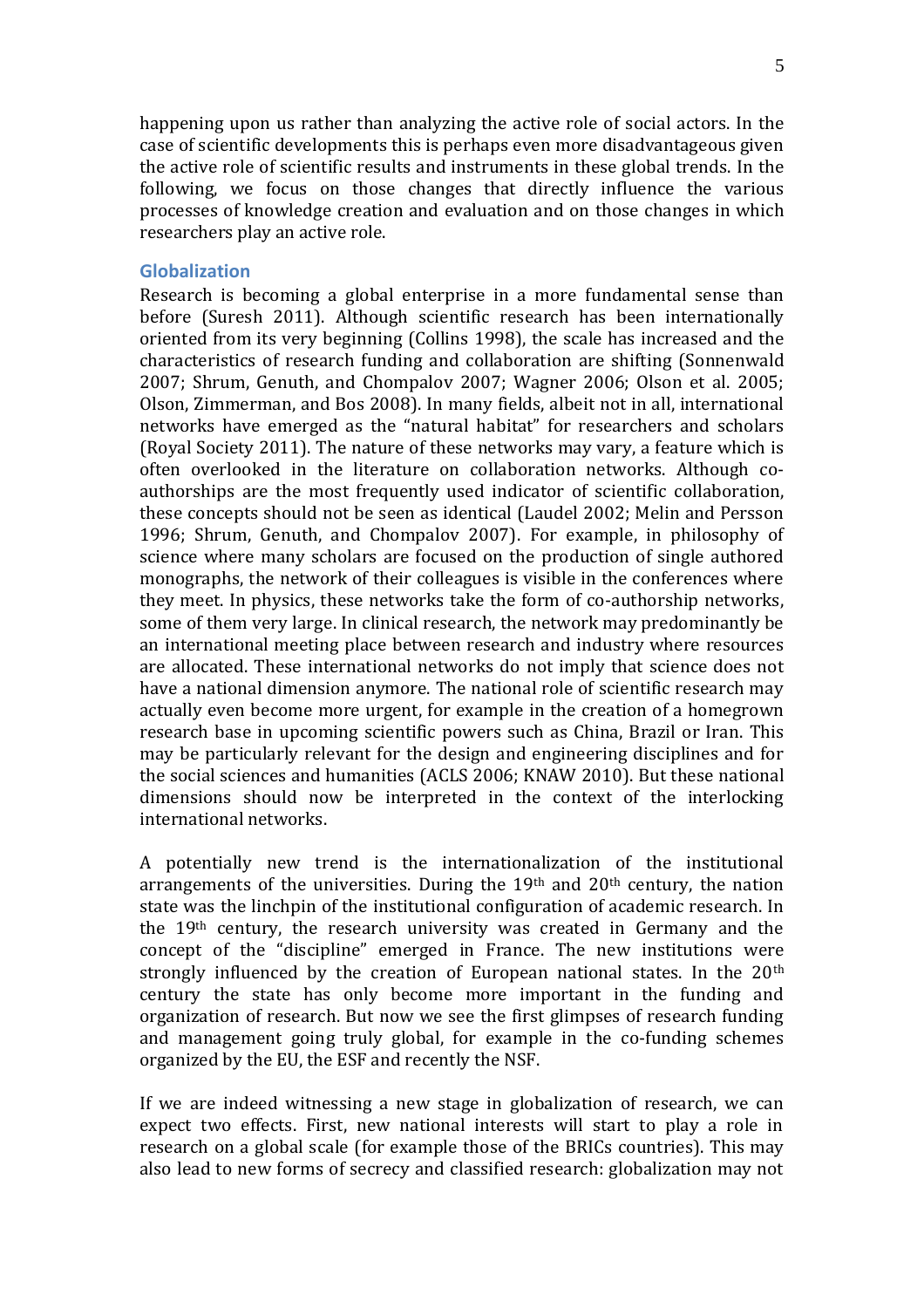always promote openness. Second, a new pool of human talent may enter the stage and innovate scientific research and scholarship, provided that the poverty trap in developing countries can be overcome. This may also affect the current gender and ethnic imbalances in the scientific and scholarly workforce.

This new form of globalization has an immediate effect on research evaluation because it increases global competition for expertise. The ramifications of this development are not yet clear. It may enable the best research institutes to tap into the pool of worldwide talent and dominate their fields even more than they already do. In this sense, global university rankings and journal impact factors may become even more attractive as a management tool notwithstanding their evident shortcomings (Weingart 2005, Moed & van Leeuwen, 1996). The cultural diversity in the world of research will continue to increase. Obviously, the extent to which researchers are able to operate in these international networks and have an impact on the international research agenda in their field has become an important aspect of research assessment exercises. How these networks function has become an important research topic in science, technology and innovation studies (Waltman, Tijssen, and van Eck 2011; Royal Society 2011; Börner 2010; Olson, Finholt, and Teasley 2000).

## **Commercialization and valorization**

Scientific and scholarly research has become a key asset in the creation of wealth and in global economic competition (Slaughter and Leslie 1997; Mirowski and Sent 2007; Blume 1992). As a result, scientists and scholars have been asked to contribute with their research to the making of profit, in particular since the 1980s (in Europe and North America). Since the early 1990s this requirement has been expanded to one of being socially relevant, a concept originally developed in the early 1970s (in Canada and the Netherlands in particular) (Blume 1986). The analytical concepts used to analyze the interactions between the scientific system and society at large differ markedly depending on whether for profit companies or social movements are put central. Science and technology policies tend to focus on the former. This is not only relevant to the technical and social sciences: the emergence of the new "creative industries" has put the interactions between the humanities and society more central. Science and technology studies research since the 1970s has resulted in a vast number of case studies of interactions between academia, industry and society and has produced an interesting set of competing, sometimes compatible, theoretical approaches with which to analyze "valorization", "social relevance", and "social quality" (Etzkowitz & Leydesdorff, 2000; Nowotny, Scott, & Gibbons, 2001).

If researchers are being asked to add the social and economic valorization and relevance of their work to their agenda, it goes without saying that this has led to new criteria for research evaluations and assessments. Both in peer review of research projects, annual appraisal interviews, and institutional research assessment exercises, the question about the social relevance and economic impact is being asked. This has created a serious problem for both researchers and evaluators because these wider impacts of the outcomes of research (different from the more narrow research output in the form of publications) are very difficult to prove and evaluate. This is mainly caused by the complex nature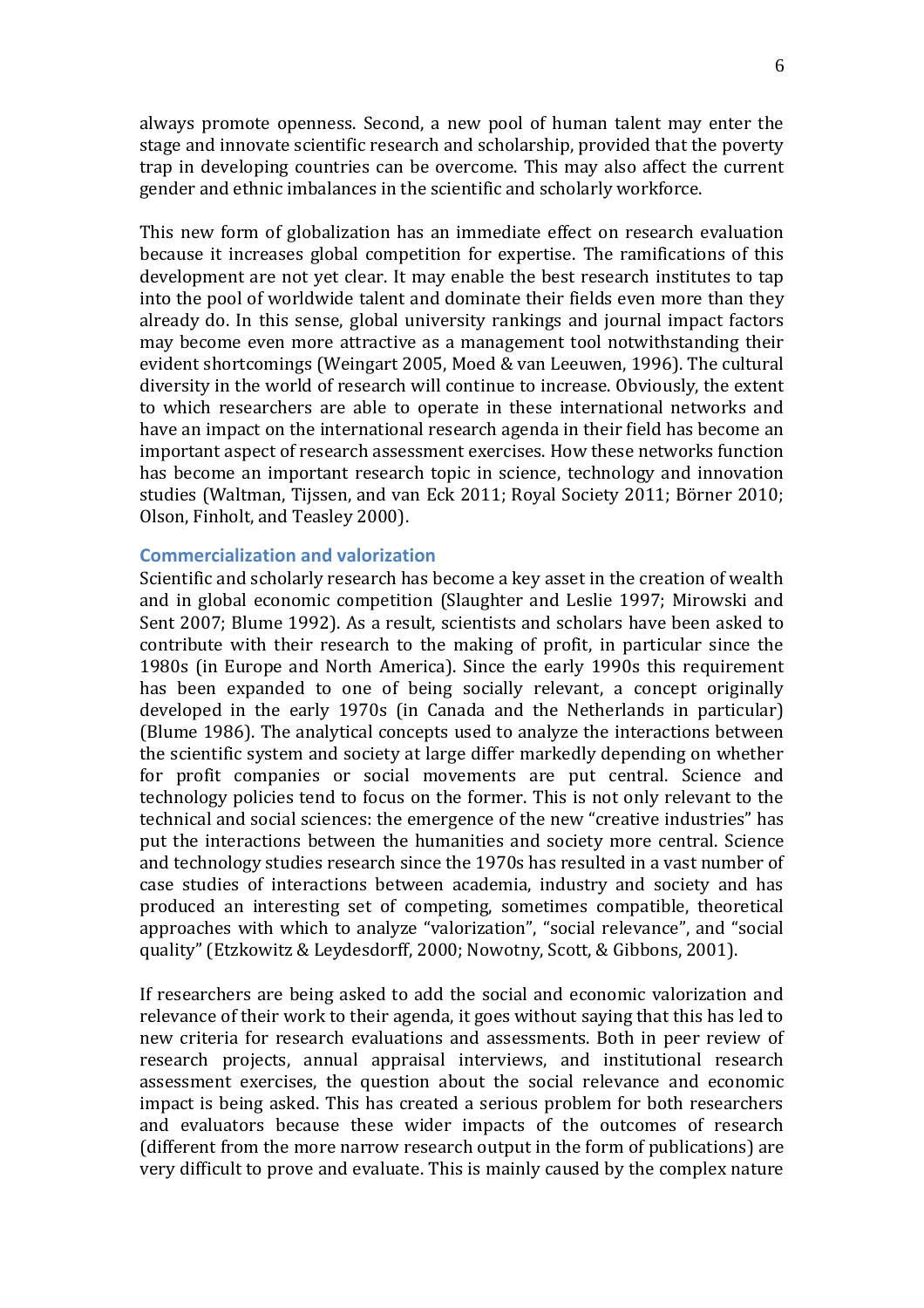of the interactions between academia, industry, and the public sector. The way particular research influences professional practices or is included in the development of a new product can take many forms. These are not always easy to detect. The time scale of these interaction processes varies enormously. Because of the multidirectional interactions, causality is almost never provable or even obvious. In addition, it is not yet clear what the relationship is between the social and economic quality of research and its scientific and scholarly quality. Recent studies have shown that these two dimensions require different kinds of work from researchers. Articulation work is of a different nature than the often technical tasks at the lab bench or in the field. Yet, they are not completely unrelated. It can be expected that these interactions will vary depending on research mission, internationalization, style of research and the structure of the specific economic or cultural sector involved.

In recent years, researchers in the UK and the Netherlands have pioneered different approaches to enable the accurate evaluation of valorization and social quality of research. Methodologically, these approaches are mainly based on surveys, interviews and qualitative appraisals of the interactions between researchers and other societal actors, sometimes enriched with available statistical material. As a result, more often than not the evaluation methods focus on the perception of social quality or valorization as proxy for the impact of research. To what extent this can be systematically extended to find more robust evidential material is still an open but increasingly urgent question.

#### **Technological interactions**

Science and technology are involved in a complex spiral of interaction. In many fields, albeit not in all, research results lead to new forms of technology. At the same time, technical research in most areas has increasingly been built on scientific first principles, although professional tacit knowledge remains important. These new technologies in their turn are finding applications outside of their original context. In the form of new research instruments, this may lead to completely new research problems, the redefinition of older problems or the confluence of formerly disconnected specialties. For example, new imaging technologies have had a huge variety of practical implementations that have strongly influenced medical research, the cognitive sciences and recently also fields such as economics.

As a result, the practices at the laboratory bench, in the field or in the literary archive are increasingly integrated using advanced inscription, imaging and database technologies. These changes in practices are not represented very well in the formal scientific literature. The scientific literature has always been a formalized and stylized representation of selected scientific results and was never a realistic portrait of research practices (Bazerman 1988), but this relationship is now becoming even more strained. This raises a number of questions about the validity of research evaluations that are mainly based on the analysis of the formal scientific literature. For example, to what extent is database work visible in bibliometric assessments? Which new forms of output are emerging as potential sources for evaluation? In what ways is the role of the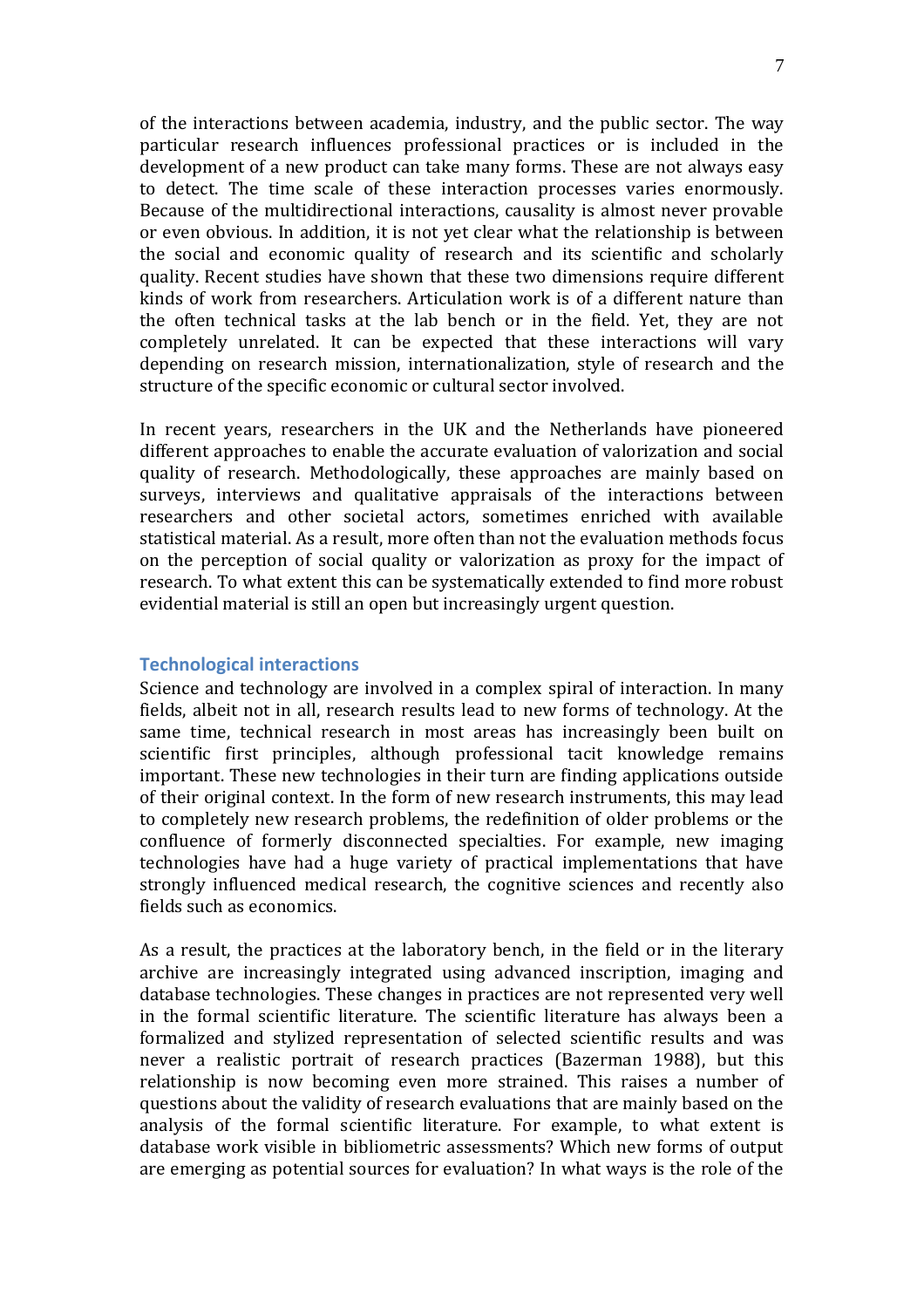author shifting? Many of these questions are also tackled by journal editors in their management of the peer review process. But these experiences are not yet systematically mined for lessons for research assessments at the level of research institutes. This also holds for the experiences of journal and book publishers who are responding to changing research practices with experiments of new formats for scientific journals, such as web based "live journals" or the presentation of live annotated data streams. These developments will lead to demands for new types of metrics that are able to analyze the contributions of researchers in these new formats.

This tendency to partly undermine the validity of traditional bibliometrics is exacerbated by the development of new media and the re-emergence of visual forms of knowledge. Youtube videos, blogs, and wikipedia are examples of new formats used by scientists and scholars in a search for more engaging and socially relevant forms of communication. They are also important platforms for sharing knowledge in peer communities. Some of these communications are regulated by strict forms of peer review, others are new forms of self-publishing. To what extent they should play a role in research evaluations is still an open question. To address these questions, it is imperative that bibliometrics teams prioritize collaboration with webometrics experts.

The latter is the more important since the transformation of the media landscape has also affected the methodologies of research evaluation and assessments. Whereas the field of scientometrics was initially mainly defined by the constraints of the Science Citation Index databases, publishing on the web has opened up a whole new set of methodologies from other fields (computer science, data science, visualization). The field of scientometrics has been slow to adopt these new possibilities, partly as a result of a lock-in to the Web of Science based paradigms. This also holds for CWTS itself. This research programme aims to redress the balance between tradition and innovation in our research.

# **Growth and change of evaluation practices**

The process of research evaluation is not only shaped by the dynamics in scientific knowledge production and communication, but also by policy cycles in the management of the university systems and related configurations of research institutes. Indeed, we are not merely speaking about applying knowledge of the research system to policy issues, but about the rise of scientific governance as a new paradigm (Irwin 2007). Research evaluation is not a uniform system across different national research and innovation systems. On the contrary, there is a large variety of evaluation practices across countries, disciplines, and types of universities that each have varying rhythms in which they respond to political pressures. The short-term consequences of evaluation for the further development of research may also vary strongly. This has to do with the overall level and organization of the allocation of resources for universities and academic research. In some parts of the world, the relative share of national product invested in scientific research is decreasing, whereas other countries are investing huge sums in order to enter the global scientific competition. The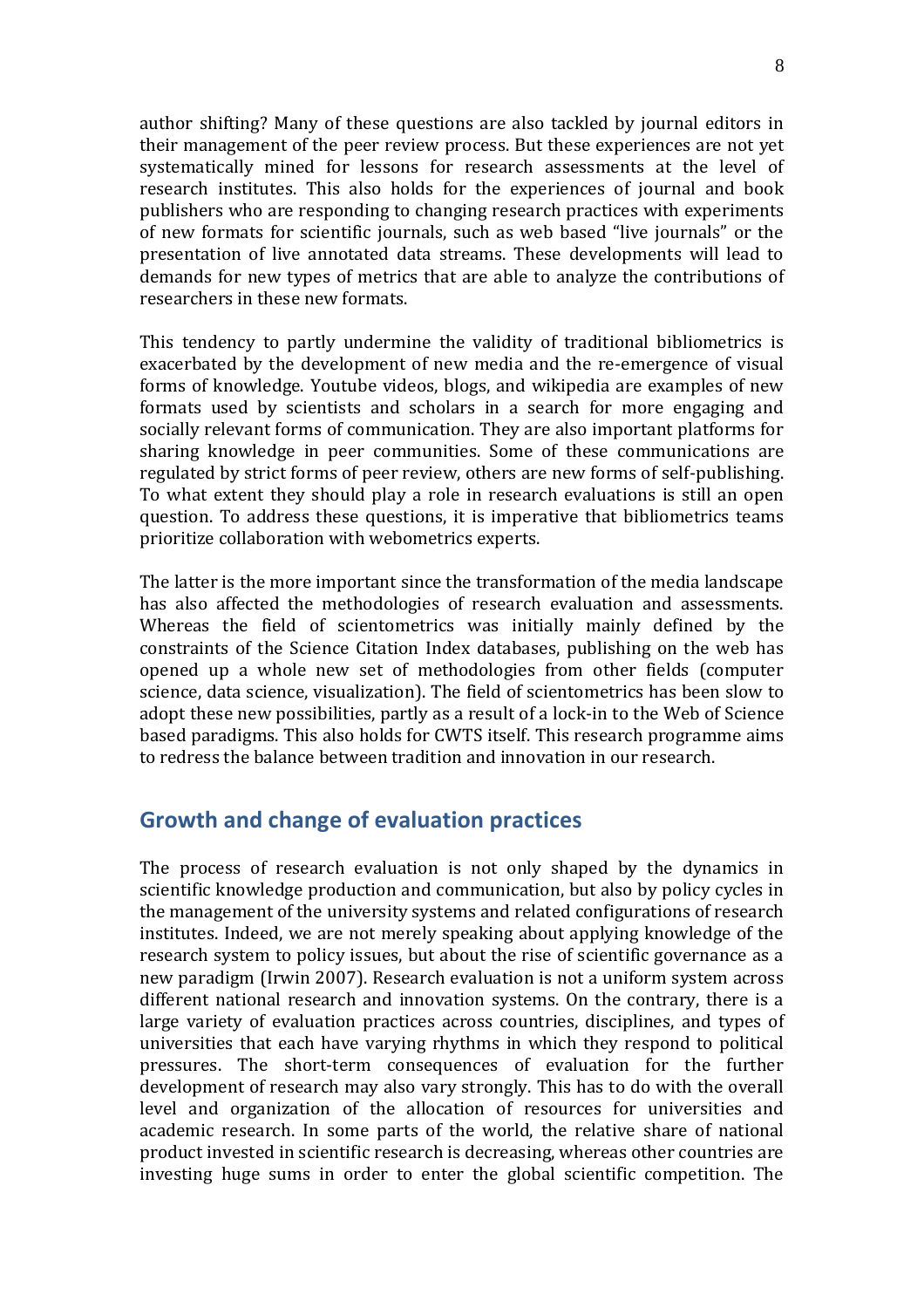relative size of disciplines varies by country, as are their societal appreciation. An important dimension of variation among different research systems is the way quality control mechanisms have been coupled to funding mechanisms. For example, in some countries, fairly direct translations from number of citations into resources for research exist, whereas more stable forms of block funding still dominate the allocation of funds in other countries.

The different practices and regulations of institutional research assessments have not yet been studied sufficiently (Lamont 2009; Langfeldt 2004; Martin, 2011), in contrast with journal and grant proposal peer review which has been studied extensively (Daniel 1993; S. Cole, Cole, and Simon 1981; Bornmann 2011; Chubin and Hackett 1990; Rinia et al. 1998). As a result, we do not yet know enough about the varieties of "evaluation cultures" that link up to "epistemic cultures" (Knorr-Cetina 1999) in which knowledge is being produced. It is difficult to distinguish generic trends in research evaluation from singular cases. Yet, we can tentatively see some common patterns in developing evaluation practices:

- 1. Research evaluation is now encompassing the universities as whole. There are virtually no areas where researchers do not - in one form or other - have to respond to regular assessment exercises. This has gone together with the application of quantitative performance indicators in all areas of science and scholarship, including the humanities.
- 2. These indicators have been applied far outside their original scope or context. Although indicators of course do not develop autonomously, they have in a certain way started to live a life of their own. The concept of scientific "quality" or "impact" has been deeply transformed by the emergence of the Science Citation Index. This can be expected to happen again as a result of new indicators. Performance indicators are social indicators and as such they construct social reality as much as they measure it.
- 3. The ambitions of the evaluation systems keep developing from assessing past performance, to picking the winners, to detecting emerging trends in funded research, to monitoring the research process as a value creating process. These different levels of ambition feed upon each other, and require quite different types of indicators and increasing levels of reliability and granularity. Indicators for scientometrics of individual researchers are being applied increasingly.
- 4. The relevant dimensions of evaluation have steadily increased. Societal impact and valorization have been added to the dimension of scientific quality and impact. Moreover, the extent of international collaboration has emerged as an independent dimension related to scientific quality, as have different measures of vitality and feasibility of research agendas.

These developments in the evaluation systems and practices have important implications for the requirements of formal performance indicators. Here we can see shifts from descriptive to analytical indicators, from simple counts to complex normalized weighting, from ex-post to ex-ante assessments, and from one-dimensional to multi-dimensional analysis. Although we focus here on the scientific system, these trends in evaluating are not unique for science. They are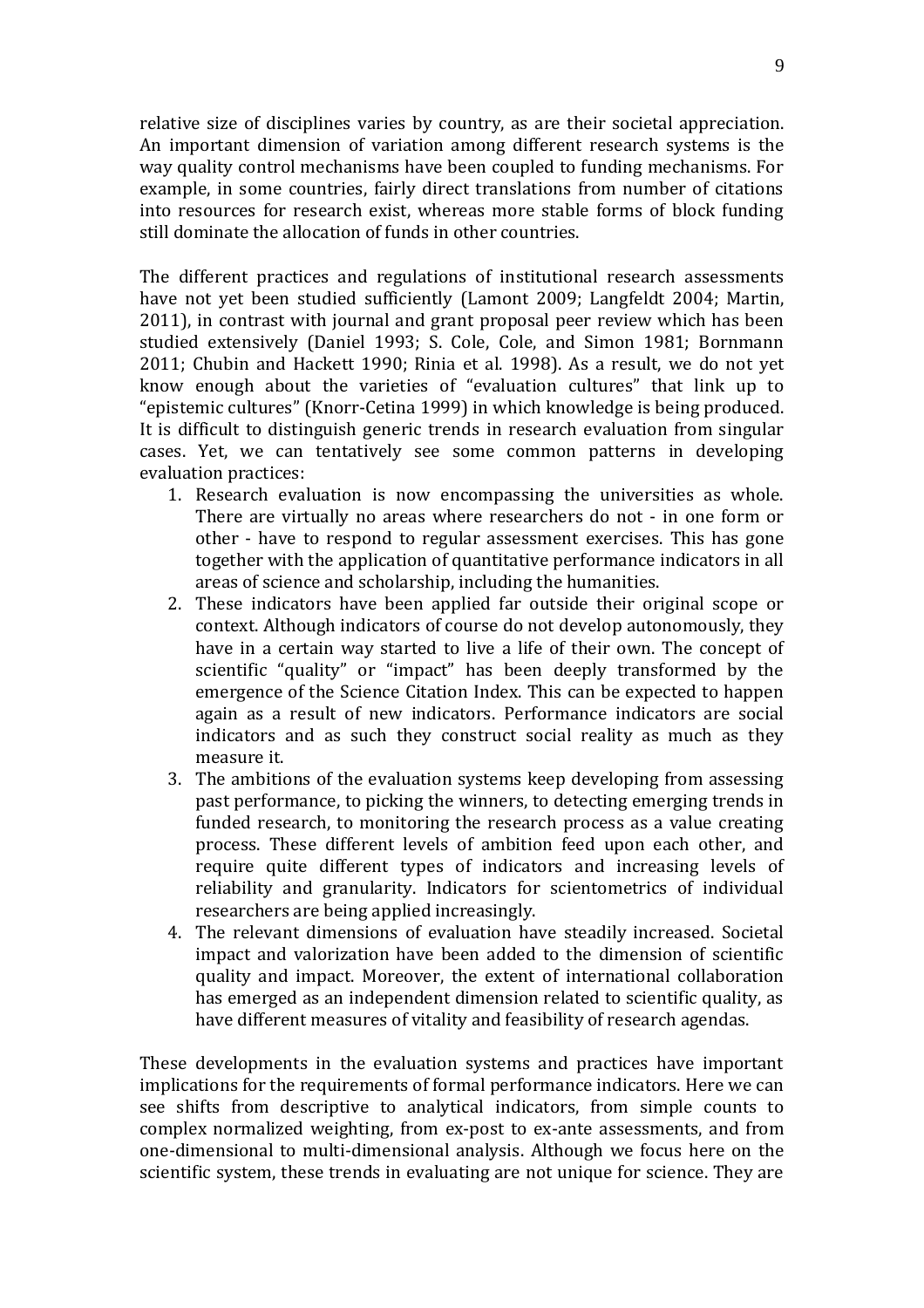part of a more generic trend in accountability practices in a variety of societal sectors and in the way strategic intelligence is managed in business processes. How these different regimes of accountability relate to each other is an interesting question in itself (Woolgar 2002).

# **Research questions**

How can we improve our understanding of the dynamics of science, technology, and innovation by the measurement and assessment of the scientific and scholarly system, in particular of scientific products, communication processes and scholarly performance? This is the overarching question of this research program. To answer this question, two specific research questions are central:

- 1. How do scientific and scholarly practices interact with the "social technology" of research evaluation and monitoring knowledge systems?
- 2. What are the characteristics, possibilities and limitations of advanced metrics and indicators of science, technology and innovation?

These questions will be pursued in all research themes of this program. Taken together they shape the analytical framework for the applied research and contract research projects that are performed by CWTS and its company CWTS BV.

This program has a modular structure. It consists of two main parts (a theoretical/methodological and a thematic part) and three sections on the research chairs. Each module has a relatively autonomous position in that only a limited number of staff (organized in one or more working groups per theme) are responsible for its execution and further development. Yet, the program as a whole functions as one program because each module develops synergies with other parts of the program in the form of shared projects, common input into service development by the CWTS BV, and shared discussions and presentations at the weekly research seminars.

# **Methodological and theoretical advances**

In the past, methodological research at CWTS focused on two topics: the development of bibliometric indicators for research assessment and bibliometric mapping of science. Both topics are highly relevant from the point of view of evaluative bibliometrics. We plan to maintain the focus on these two topics, but there will be some important shifts in emphasis. Also, the topic of bibliometric mapping of science will be broadened into bibliometric network analysis. Moreover, we will gradually extend the scope of our methodological work by studying the possibility of non-bibliometric scientometric indicators, that are not based on the current scientific literature. Our methodological research is closely linked to our theoretical assumptions about science and technology indicators in general and citation analysis in particular. CWTS will renew its interest in citation and communication theories, combining theoretical work in science and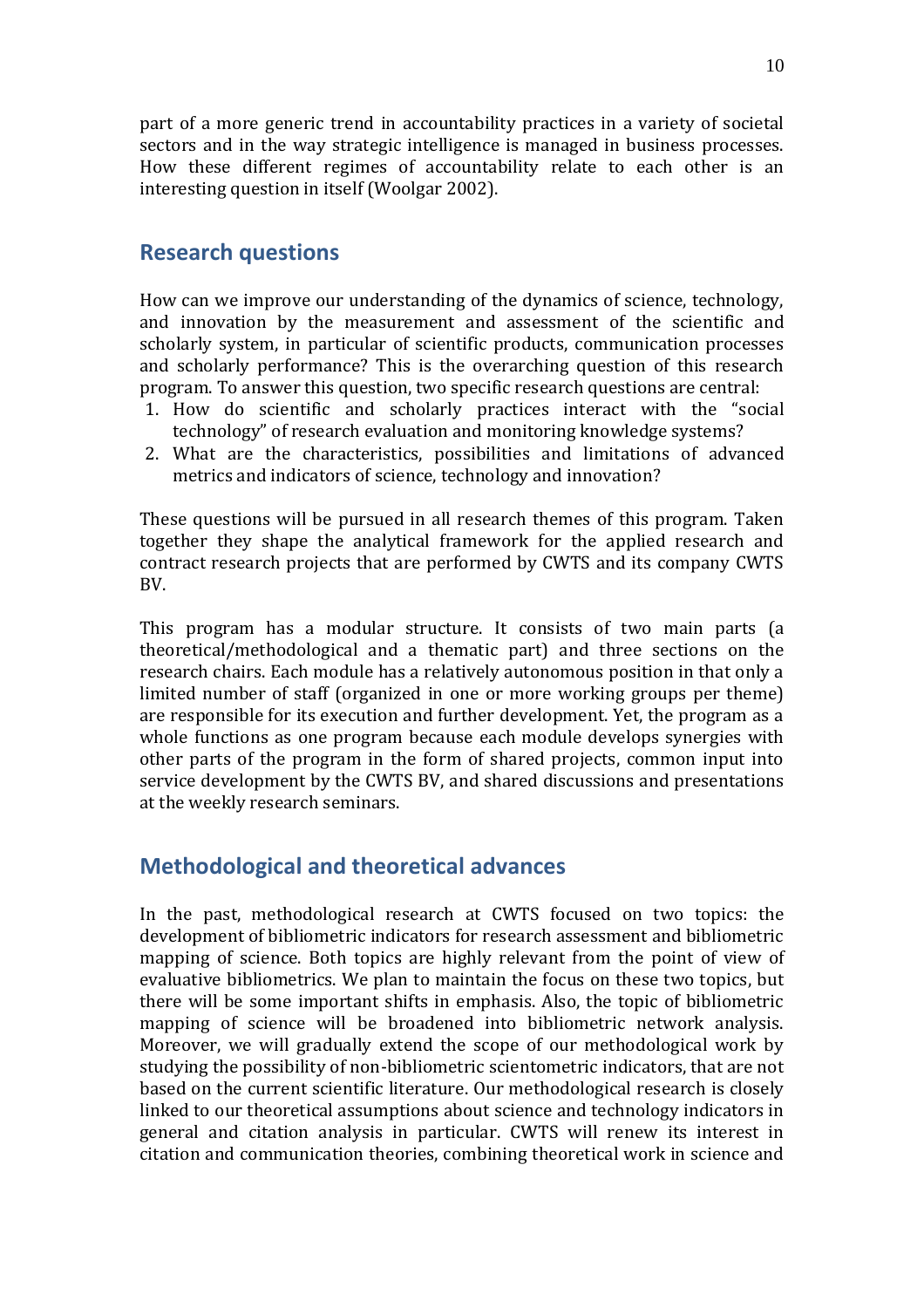technology studies and the history of science with new models of the citation and publication process.

In the longer term, we expect that our work on evaluation and indicators will lead to fundamentally novel approaches to measuring scientific quality. We see quality as a relational attribute which is shaped and certified in communication processes in the scientific community and in interactions between science and society. The current citation based indicators are only able to capture a limited set of dimensions of quality, mainly the impact of a publication on the scientific community as visible in explicit formal citations. Many important dimensions of quality cannot be measured in this way. We do not expect that all dimensions of quality will be measurable. However, it should be possible to support peer judgements of quality with more informed empirical evidence, including quantitative data, than is currently possible. In this respect, the fundamental question of what scientific and social quality of research is and how it can be measured and represented (a foundational question of the field) needs to be revisited.

#### **Bibliometric indicators for research assessment**

Both at CWTS and elsewhere, the development of bibliometric indicators for research assessment has long been done in a somewhat informal way. Indicators were developed without explicitly incorporating them in a broader mathematical or statistical framework, and indicators were justified mainly using empirical arguments. This resulted in a data-centric approach where the rationale for, and interpretation of, the chosen indicators were often developed in an ad-hoc fashion. The theoretical work that was performed at scientometric centres was not always strongly connected to empirical studies. In this work we will build further on previous theoretical work at CWTS (Nederhof and van Raan 1987; Noyons and van Raan 1998; Peters and van Raan 1994; van Raan 1990, 2000, 2001a, 2001b; Waltman et al. 2011; Waltman and van Eck 2011) to create new theoretical and methodological models for indicator development and testing.

At CWTS, we will move towards a more theoretically-oriented approach to the development of bibliometric indicators. In this approach, indicator development will become more and more based on explicit theoretical models of the scientific publication and citation process. In this framework, the indicators will be judged mainly based on their mathematical and statistical properties. These models will for instance allow us to distinguish between observable and non-observable features of the publication and citation process (e.g., between the observable concept of citation impact and non-observable concepts such as scientific influence or quality). Model-based indicator development has the advantage of making an explicit distinction between what one intends to measure and what one is in fact measuring. This will help us to study the properties of bibliometric indicators (e.g., validity and reliability or bias and variance) in a more formalized way. The limitations of the indicators should be made explicit as well. For example, a complex concept such as scientific impact cannot be measured by one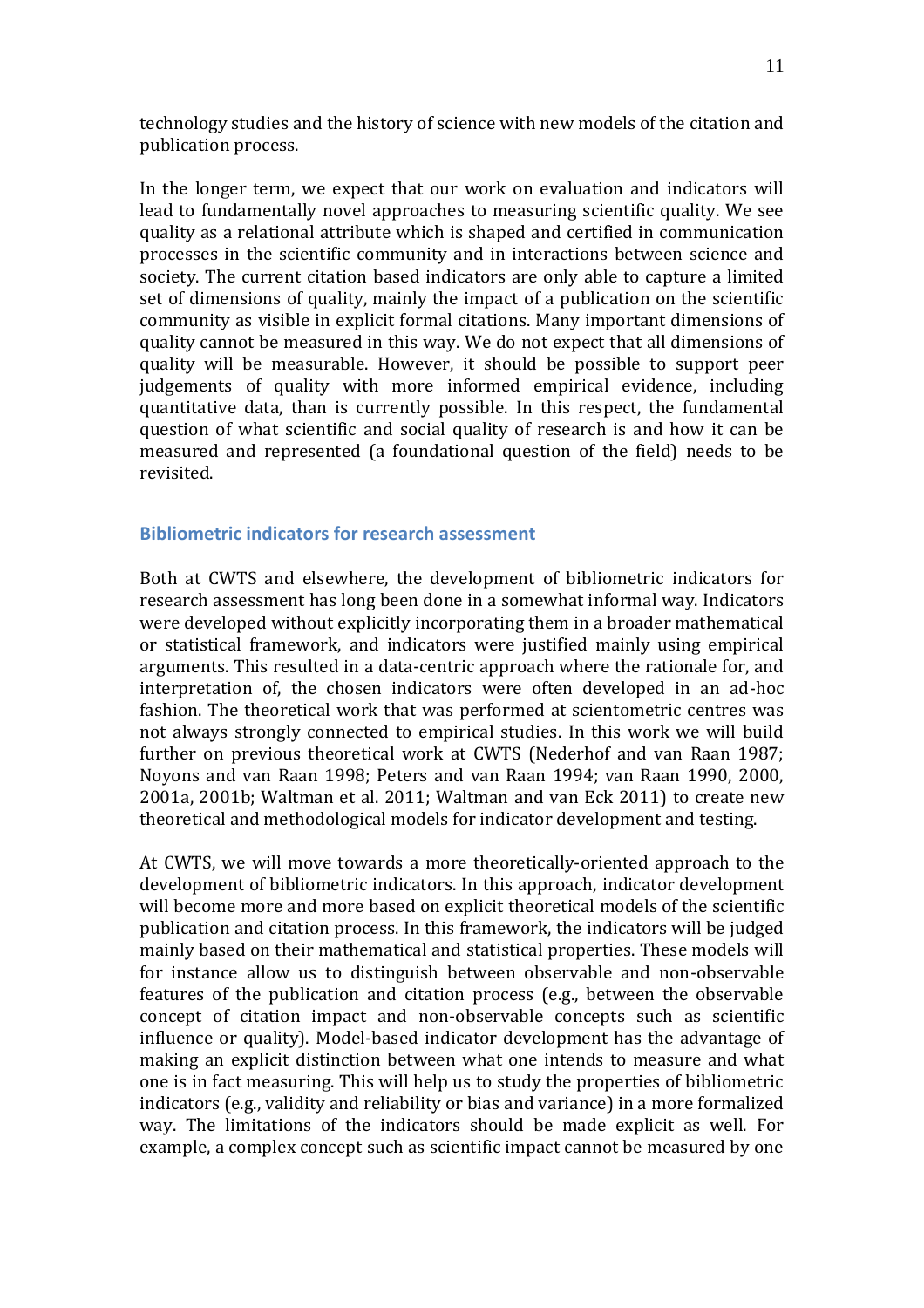indicator (Bollen et al. 2009; Moed 2005b). This is the reason we have moved more systematically towards a portfolio approach to performance indicators.

In the development of bibliometric indicators, special attention will be paid to indicators for the humanities and the social sciences and to indicators for evaluation at the level of individual researchers. In both cases, the challenge will be to develop indicators that provide meaningful results based on relatively small amounts of publication or citation data. For the development of meaningful indicators for the humanities and social sciences, more research is needed on the specific characteristics of research and communication practices in these fields. For example, are citation patterns between books comparable to those between journals? Are indicators based on highly cited items in citation databases meaningful for the humanities and social sciences? How robust can indicators be at the level of the individual research group? Will we need a new concept of an indicator at the individual level?

The main technical issues to be addressed in the near future are:

- 1) Field normalization. The current field normalization method of CWTS relies on the assumption that Web of Science subject categories are more or less homogeneous in terms of citation characteristics. This assumption is often violated, which can lead to quite significant biases in bibliometric indicators. New field normalization methods need to be developed that rely on more realistic assumptions.
- 2) Database coverage. Bibliometric indicators are sensitive to the coverage of the database that is being used. Because the coverage of databases such as Web of Science changes over time, the effect of database coverage on bibliometric indicators changes over time as well. An important objective is to minimize the effect of database coverage on bibliometric indicators (van Leeuwen et al. 2001).
- 3) Stability. In the past, CWTS paid relatively little attention to the issue of the stability or robustness of bibliometric indicators. The issue of the stability of indicators has a high practical relevance and therefore needs serious attention. To deal with the issue of stability, our indicators will be complemented with confidence or stability intervals. Also, average-based indicators (e.g., MNCS) may be complemented with indicators based on counting highly cited publications (Tijssen et al. 2002).
- 4) Fractional counting. This relates to the many publications that are coauthored and the way these publications are aggregated to the levels of groups, institutes, disciplines and nations. Sometimes it makes sense to count every publication by every author as one. Sometimes it makes more sense to fraction the publication over the number of authors. This problem merits a more systematic approach than is currently customary in the field of bibliometrics.
- 5) Document types. This technical problem relates to the question what types of documents in the citation databases should contribute to the citation scores and to what extent. This depends on the role of different documents in the process of knowledge creation and dissemination and on the way they are recorded in the database.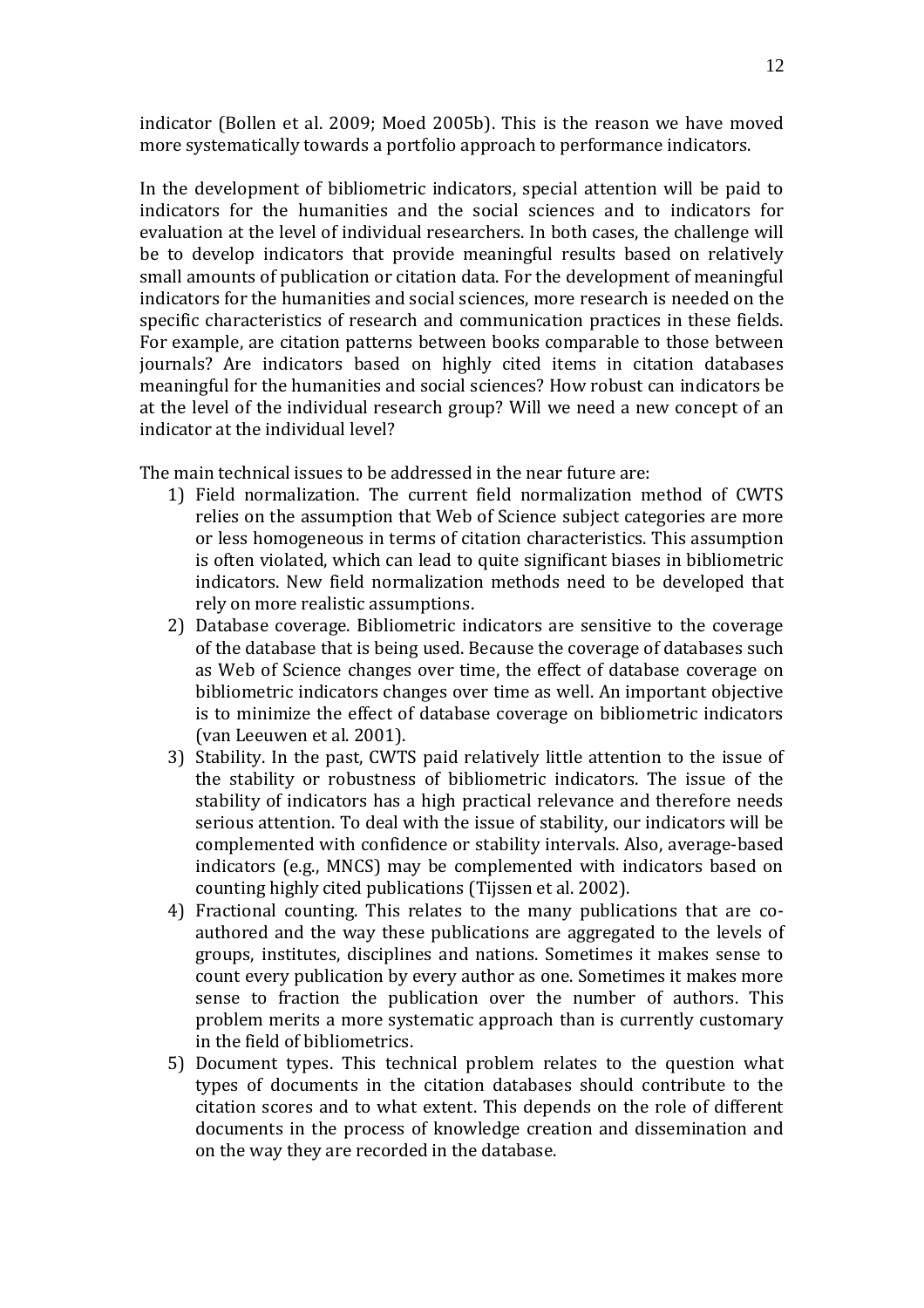We acknowledge that the above issues are not new. In fact, some of the issues already have a long history in the field of bibliometrics. Nevertheless, we feel that a serious research investment in these issues is again needed. Until recently, many of the above issues have not received sufficient attention, or the way in which they were treated has not been sufficiently rigorous. This is a shortcoming of the field of bibliometrics as a whole. The current state of affairs is clearly unsatisfactory, and therefore the whole indicator framework of CWTS is currently undergoing a fundamental rethinking. Weaknesses in the framework need to be fixed, and the strengths of the framework need to be made more explicit by means of solid mathematical and statistical arguments.

Given the service activities of CWTS, an important element of our methodological work on bibliometric indicators will be the interplay between on the one hand our theoretically oriented indicators research and on the other hand the practical application of indicators for research assessment and science policy purposes. We will pay special attention to the translation of the results of our theoretically oriented research into clear recommendations and guidelines for the practical application of bibliometric indicators. Examples of highly relevant applied topics include the *h*-index, journal impact indicators, and university rankings.

To further this work and to stimulate collaboration among the scientometric centres in the world, we will publish a manual on the most commonly used CWTS indicators with a detailed explanation of their possibilities and shortcomings, their role with respect to peer review judgement of quality, and the precise way they are being calculated. We have also renewed the Leiden Ranking and provided a detailed explanation of the ranking methodology. Global university rankings have become ever more important in recent years. Most of these rankings are not transparent, their limitations are not always clear, and they are difficult to compare. An important objective of the Leiden Ranking is to stimulate transparency and accountability of university rankings.

#### **Bibliometric network analysis**

Bibliometric networks are networks of, for instance, publications, journals, researchers, or keywords. These entities are linked to each other based on citations, co-citations, bibliographic coupling, keyword co-occurrences, coauthorship, etc. Bibliometric network analysis is concerned with the analysis of such networks. Instead of focusing on the properties of individual entities in a network, bibliometric network analysis concentrates on the way in which relations between entities give rise to larger structures, such as clusters of related publications or keywords. In this sense, bibliometric network analysis is closely related to the analysis of complex systems.

The main objective of our research into bibliometric network analysis will be to provide content and context for research assessment purposes. Providing content means providing insight into the type of research an organization or an individual is doing. For instance, on which topics is an organization focusing its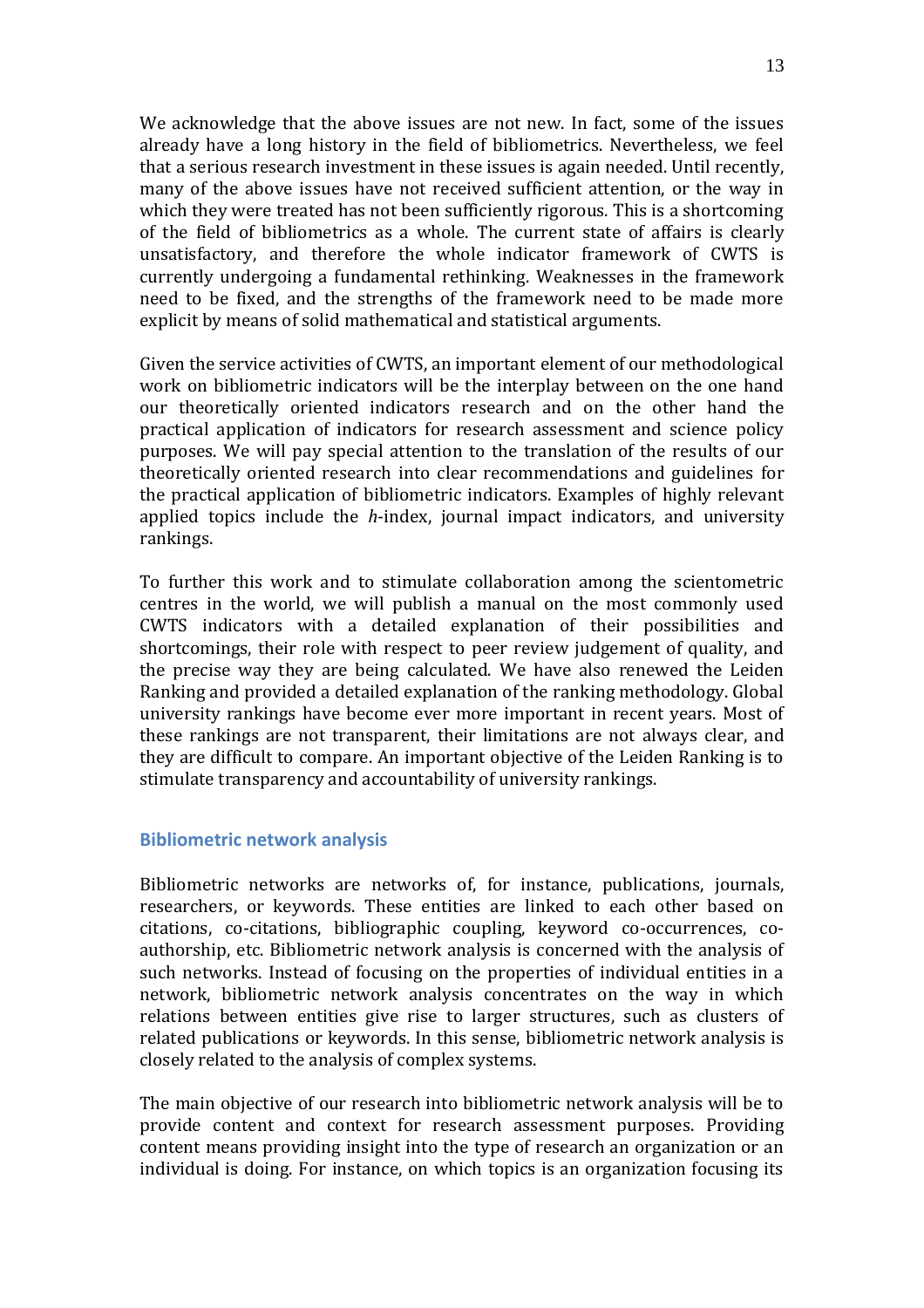research activities? How do these topics relate to each other? Providing context means providing insight into the 'scientific environment' in which an organization or an individual is operating. This includes the identification of competing organizations and the detection of emerging research areas.

Our research into bibliometric network analysis has already resulted in a new classification system of scientific fields (Waltman & van Eck, 2012). In the short term it will also support the development of an integrated computer system for large-scale analysis and monitoring of bibliometric data. This system will provide easy access to a large variety of bibliometric statistics and will offer extensive support for selecting and analyzing relevant scientific literature and for identifying and assessing key players in this literature. The system relies on various types of visualizations to present bibliometric statistics in an attractive and easy to understand way. Bibliometric network analysis techniques are used to offer a large degree of flexibility in selecting and analyzing the relevant literature. The system should help the user to understand both the power and the limitations of the indicators.

Given the above objectives of our research into bibliometric network analysis, there are three important technical problems which we will tackle in the next few years:

- *Delineation*: How to delineate a scientific field, or how to delineate the literature on a certain topic? How to identify the oeuvre of an author? We have already developed some basic methods for delineating scientific literature, but these methods need to be refined in various ways.
- *Partitioning*: How to identify topics or themes in a selection of literature? How to deal with overlap of themes or with hierarchically organized structures (e.g., a theme that consists of a number of sub-themes)? And when a partitioning has been found, how to determine the stability or robustness of this partitioning? We have already developed a clustering technique that successfully handles some of these issues in the VOSViewer software (van Eck and Waltman 2010), but this technique needs to be extended in order to properly deal with overlap and hierarchy. The issue of stability or robustness also needs further investigation.
- *Mapping and visualization*: We make a distinction between mapping and visualization. Mapping refers to the traditional topic of bibliometric mapping of science. Visualization is a broader topic, dealing with any type of visual presentation of research assessment results. Visualization includes mapping as a special case. Visualization may be interactive, with computer software that allows users to interactively explore the research assessment results that are presented. Our mapping research will deal with developing improved mapping techniques and measuring the stability of mapping results. Our visualization research will deal with topics such as labeling and coloring of mapping and clustering results. More generally, we will experiment with new ways of presenting and exploring research assessment results. We will also seek to extend our mapping and visualization techniques to enable the presentation of dynamic developments rather than the current static snapshots.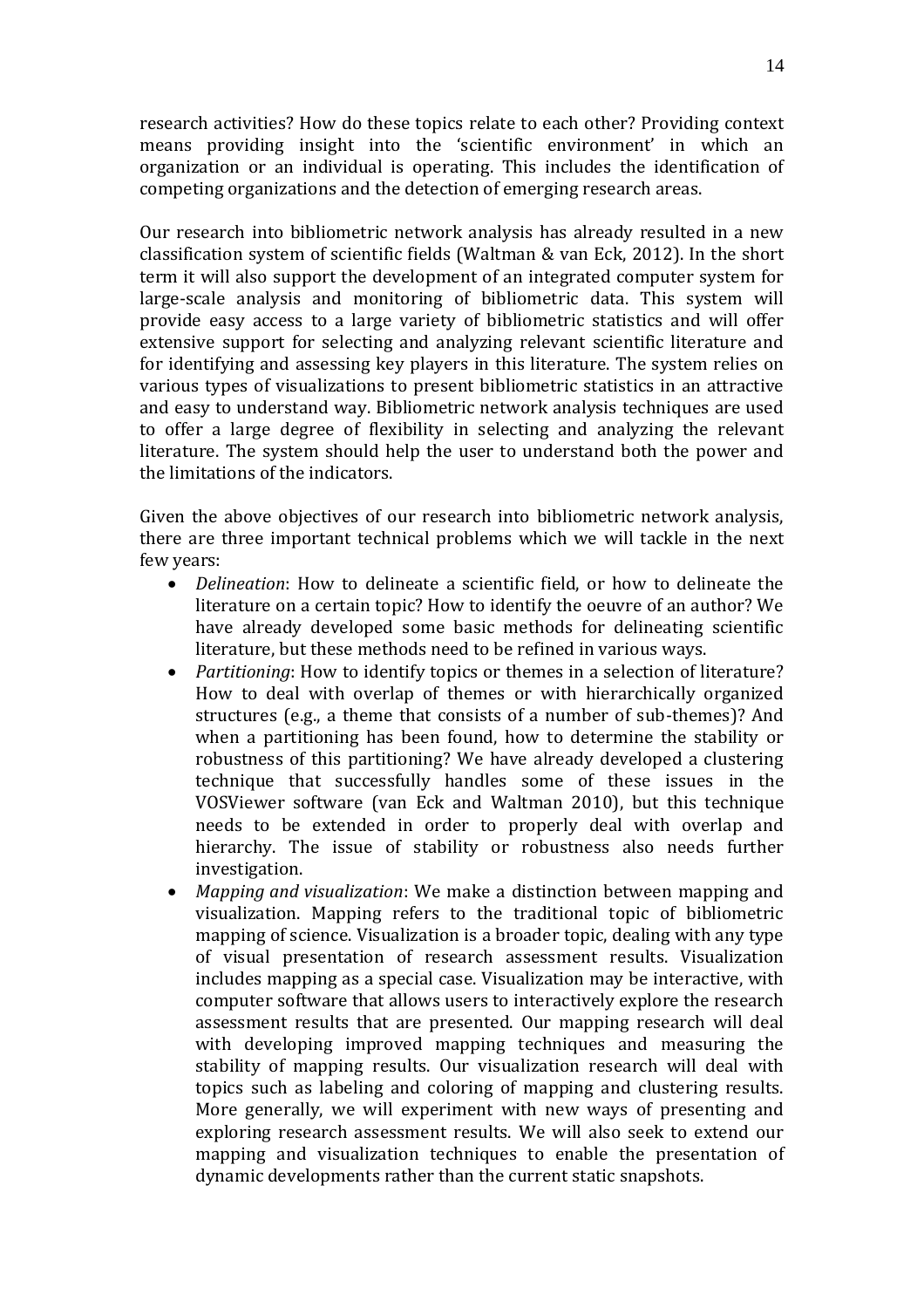Research into bibliometric network analysis is of a methodological nature. The methods and techniques developed in this line of research can support the various research themes at CWTS as well as the service activities of the institute. Our focus will be mainly on supporting and improving the research assessment activities of CWTS. We are also interested in the use of bibliometric network analysis for analyzing the properties of scientific systems and their dynamics (e.g., how a certain field develops over time), but this will be mainly developed in the framework of our theme "Scientometrics as a Social Science".

## **Diverse data and altmetrics**

The data available for monitoring or assessment purposes has increased substantially in recent years and we can expect this trend to continue more rapidly in the future. The existing multidisciplinary citation indexes, Web of Science and Scopus, will probably continue to extend their coverage. Disciplinary databases with uniquely enriched content facilitate citation analysis more frequently than in the past (e.g. Mathscinet, Spires). Academic repositories, preprint archives and other scientifically relevant web based content are among the other data sources that will become more accessible for bibliometric analyses in the future. This wealth of data poses both opportunities as well as challenges to scientometricians. No longer do we depend on a single static data source from a single provider. We are able to choose among several options. At the same time, however, this necessitates a thorough knowledge of the available data sources in order to make informed choices regarding the source or combination of sources that can best be used to address particular research questions.

In addition to this gradual extension of traditional citation databases, we are witnessing the emergence of web based alternatives to traditional metrics. These are based on the rise of the web as a common platform of scholarly and scientific work and social transactions. Academic blogs, twitter, Facebook pages, applications and groups, and web based bibliographic platforms such as Zotero and Mendeley all open up vast new sources of data that can be used to construct and measure proxy indicators of scholarly activity and impact: alt-metrics [\(http://altmetrics.org/manifesto/\)](http://altmetrics.org/manifesto/).

These developments in scholarly use of the web have also led to hybrid forms of traditional and alt-metrics forms of assessment. For example, one can now routinely calculate one's h-index on the basis of Google Scholar data with a simple web based service <http://www.harzing.com/pop.htm> (Harzing 2010). However, the quality of this data is often even less clear than the data in the available scientific repositories and citation indexes. The risks of applying this data in evaluation contexts is comparably larger and are in urgent need of systematic study. In this research, the interaction between technologies of management and control (Beniger 1986) and "technologies of narcicism"<sup>1</sup> will be

 $\overline{a}$ 

 $1$  We thank Diana Hicks for suggesting this term.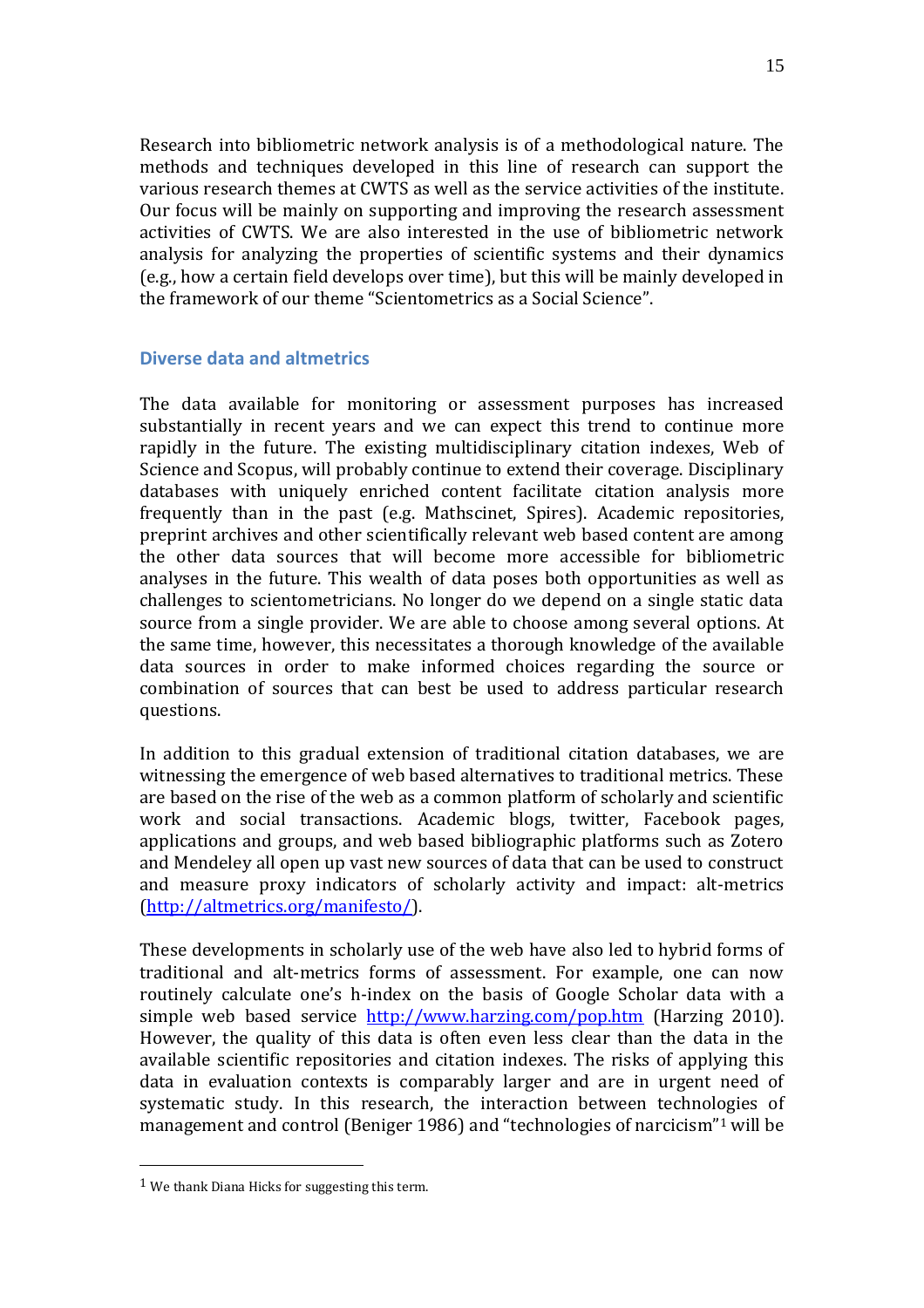a central analytical perspective. We will also aim to generate thorough knowledge about specific data sources and about specific collection strategies of web and transactional data. We will determine for each data source and collection strategy the benefits (added value) and limitations for applications in monitoring and evaluation studies (Wouters & Costas, 2012). With respect to web based data, we will study in particular the following types of data:

- web based citation data:
	- o Google Scholar and Google Book citations:
	- o various forms of open citation systems;
	- o the use of web based referencing systems (Mendeley, Zotero, etc.);
- usage statistics, both source-specific and aggregated;
- hyperlink data structures:
- various forms of alternative metrics which are advocated on the web;
- transactional data regarding the societal impact and valorization of research;
- developments in structured content schemes.

In addition to publishing our finding in the literature, we also hope to contribute to manuals and wikis about the use of web data for analyzing the scientific and scholarly system (Thelwall 2005).

## <span id="page-15-0"></span>**Communication and citation theories**

A large part of the bibliometric/scientometric literature is concerned with research evaluation. Two perspectives are predominant, namely the methodological perspective and the application perspective. The methodological perspective largely focuses on the development and analysis of bibliometric indicators. To a lesser extent, attention is paid to the way in which bibliometric indicators should be used and interpreted. The application perspective uses bibliometric indicators to actually perform research evaluations, for instance at the level of countries, organizations, individuals, or journals.

In the bibliometric/scientometric literature, there seems to be relatively little interest in a deeper reflection on the use of bibliometric indicators for research evaluation purposes. Theoretical questions on the mechanisms at work in bibliometric evaluation processes are largely ignored in the research agenda, although they have been discussed in a more topical way from the very beginning of the field. Examples of such questions include: What do citations measure? If citations do not always reflect intellectual influence or some similar notion, can the use of citation-based indicators for evaluation purposes still be justified? How can researchers be expected to adapt their behavior to the indicators that are used to assess their performance? If researchers adapt their behavior, how does this influence the validity of performance indicators? In what ways do performance indicators feedback into the primary process of knowledge creation? These questions receive relatively little attention in the literature. And when these questions are being addressed, informal arguments rather than solid analyses are predominant.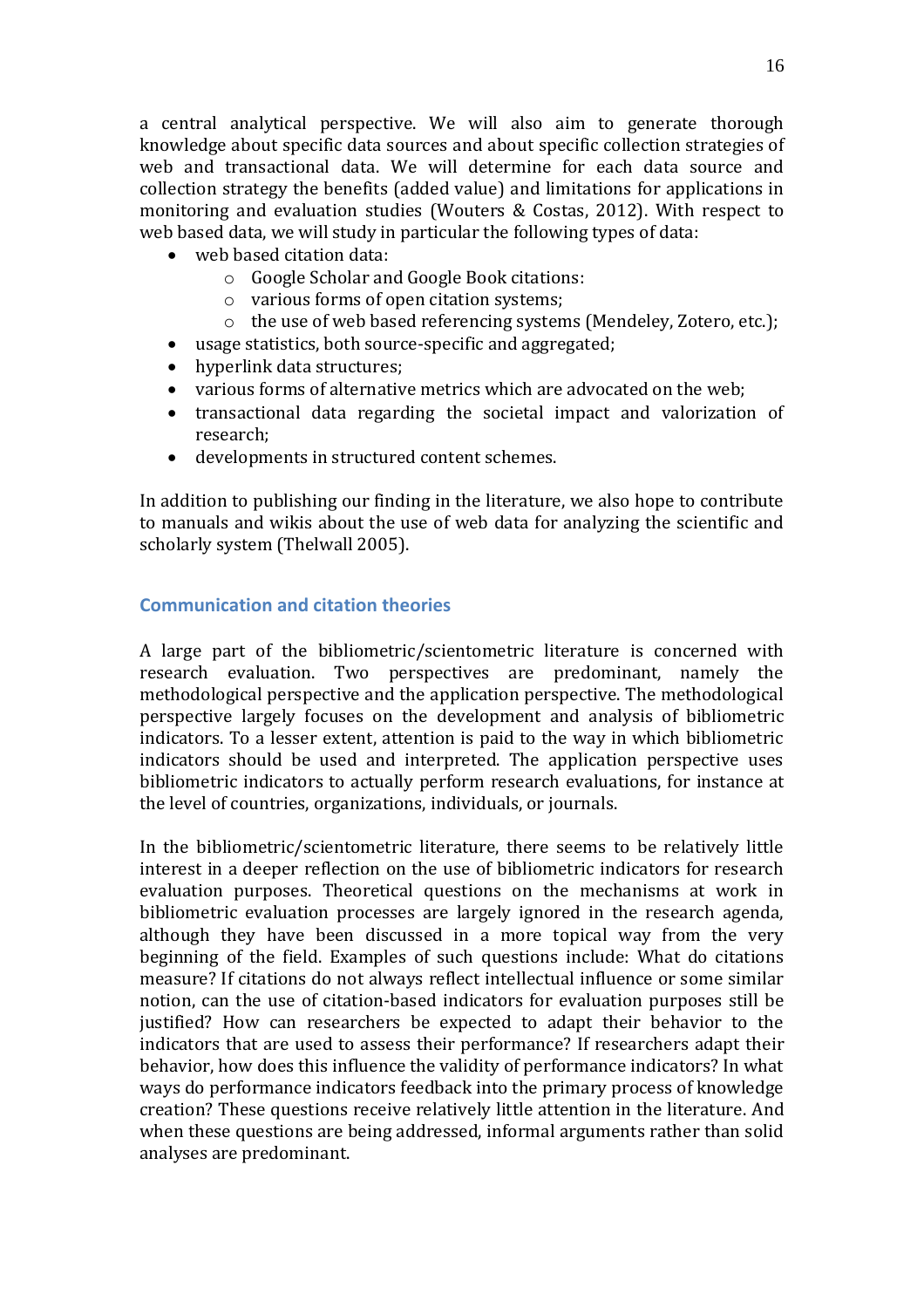Our purpose is to address questions such as those mentioned above in a formal model-based framework. We will formulate explicit and precise assumptions on research evaluation processes and in particular on the way in which researchers can be expected to behave. The assumptions we make will provide us with models that we can use to study the mechanisms at work in bibliometric evaluation processes. Moreover, due to the model-based nature of our research, we can study the relevant mechanisms in a much more rigorous way than is typically being done in the literature. In this way, our research may lead to a better understanding of bibliometric evaluation processes and, in addition, it may yield suggestions on how these processes can be improved, for instance by changing the indicators that are being used.

In the past, CWTS has mainly relied on "the standard account" of citation analysis. This account readily acknowledges that authors frequently do not give credit where credit is due, but on average citations are still seen as a valid indicator of academic recognition (Nicolaisen 2007, 623). This approach has also been adopted by CWTS (Nederhof and Van Raan 1987). Although many indicators have been partly validated in this way, the main argument is grounded in empirical findings and correlations, rather than in theoretically grounded arguments. As a result, the question "what does a citation actually mean?" is usually answered in a pragmatic way, emphasizing different dimensions of "quality" or "influence" in different cases. This state of affairs is unsatisfactory, if only because it hinders the development of transparent quality standards of indicators for research evaluation. Our theoretical work in the next four years aims to address this problem and give a new impulse to the work on citation theories and models in the field. We will not aim for one grand overarching theory of citation that will provide the foundations of citation analysis once and for all. This would be a chimera. Rather, we aim for models of scientific communication that will help us establish a more precise understanding of citation patterns and other relationships between entities in scientific databases (both publications and other forms of scientific output).

This theoretical work should also clarify the way performance indicators have changed the citing behavior of scientists and scholars (Weingart 2005, Martin, 2011). State of the art knowledge in science and technology studies and cultural anthropology on accounting practices and the role of quantification and standards will be particularly useful in this respect (Lampland and Star 2009). We will draw upon both our methodological work on bibliometric indicators and our ethnographic studies of the evaluation process in research institutes and its impact on the creation of knowledge. On the basis of these analyses, we hope to contribute to the development of alternatives for assessing scientific ingenuity beyond citation and impact indicators.

# **Thematic approaches**

**Research assessment and scientific practice**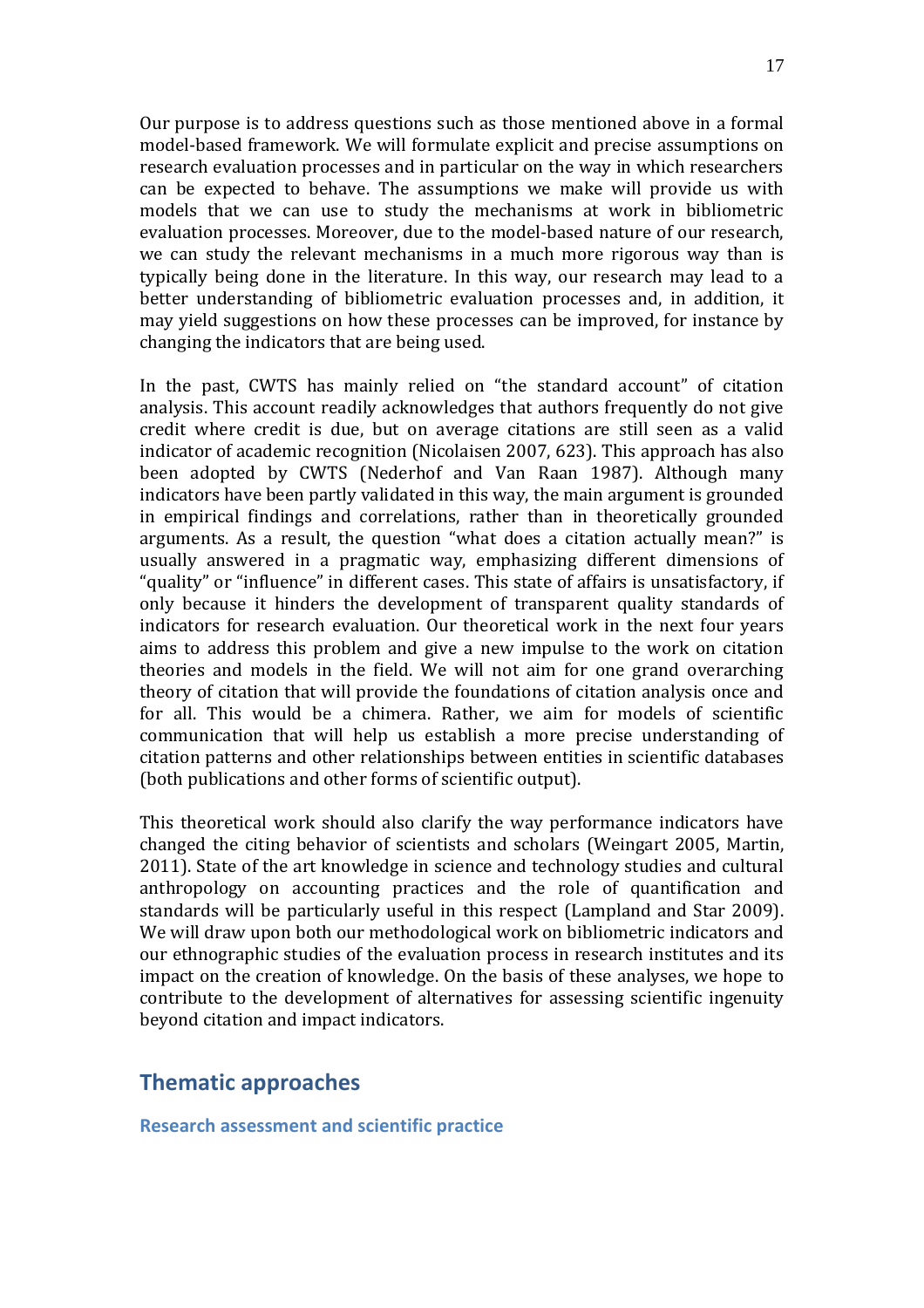Research evaluation may take different forms: annual appraisal interviews, institutional research assessment exercises, and global assessments of national science systems. In this theme, the focus is on the actual application of bibliometric techniques and instruments, and the way bibliometric techniques can be helpful in measuring research performance, solving important problems policy makers come across, etc. This theme is strongly related to our service role in evaluation practices. The contract research CWTS performs for clients has been an important incentive for innovation and will remain to do so. In this theme we will study how bibliometric and scientometric indicators are actually applied in research evaluation. Which portfolio of performance indicators is the most useful in different evaluation contexts? How are the indicators interpreted by the various parties in the evaluation exercise? Which aspects of scientific and scholarly communication and performance are foregrounded in these assessments and which are put in the background? How do the specific characteristics of the field play out in the assessment procedure and how do they shape the outcome? Here we will pay special attention to the humanities and social sciences. Also, the recent trend to apply bibliometric indicators at the level of the individual research group and researcher will be analyzed. And last but not least, how do the various parties deal with uncertainties, error and bias?

The key question this theme will tackle is that of the relationship between expert peer review based evaluation and bibliometric indicator based evaluation. In the past, CWTS has dealt with this tension in a pragmatic way. As explained above, we will move towards a more systematic, theory based, approach in which we will probe in much more detail how expertise develops in particular scientific fields in relation to the bibliometric insights of those fields. We will not assume that the two ways of evaluating the quality of scientific and scholarly work are diametrically opposed: this would amount to setting up a straw man. In practice, peer review and bibliometrics are combined in a variety of ways. But how these combinations are developed by both evaluating institutions and the researchers that are being evaluated is not self-evident. Because it is exactly this interplay where the criteria for scientific quality and impact are being developed, we will zoom in on this aspect of the practice of evaluation.

This raises the question of how we define the process of evaluation. First, evaluation will be analysed from the research group's perspective. Evaluation is a more complex interaction than simply the measurement of the performance of the researcher. It is a communication process in which both evaluators and the researcher under evaluation define what the proper evaluation criteria and materials should be. The key outcome of evaluation systems is not only the conclusion with respect to the future prospects of the researcher and her manuscripts. At least as important, and sometimes even more important, are the intermediate effects of the process of evaluation on the researcher, on the evaluator, and on the future instances of evaluation.

Second, we will pay specific attention to the constructive effects of research evaluation. Evaluation systems inevitably produce quality and relevance as much as they measure it. This holds both for indicator based evaluation and for qualitative peer review evaluation systems. Evaluation systems have these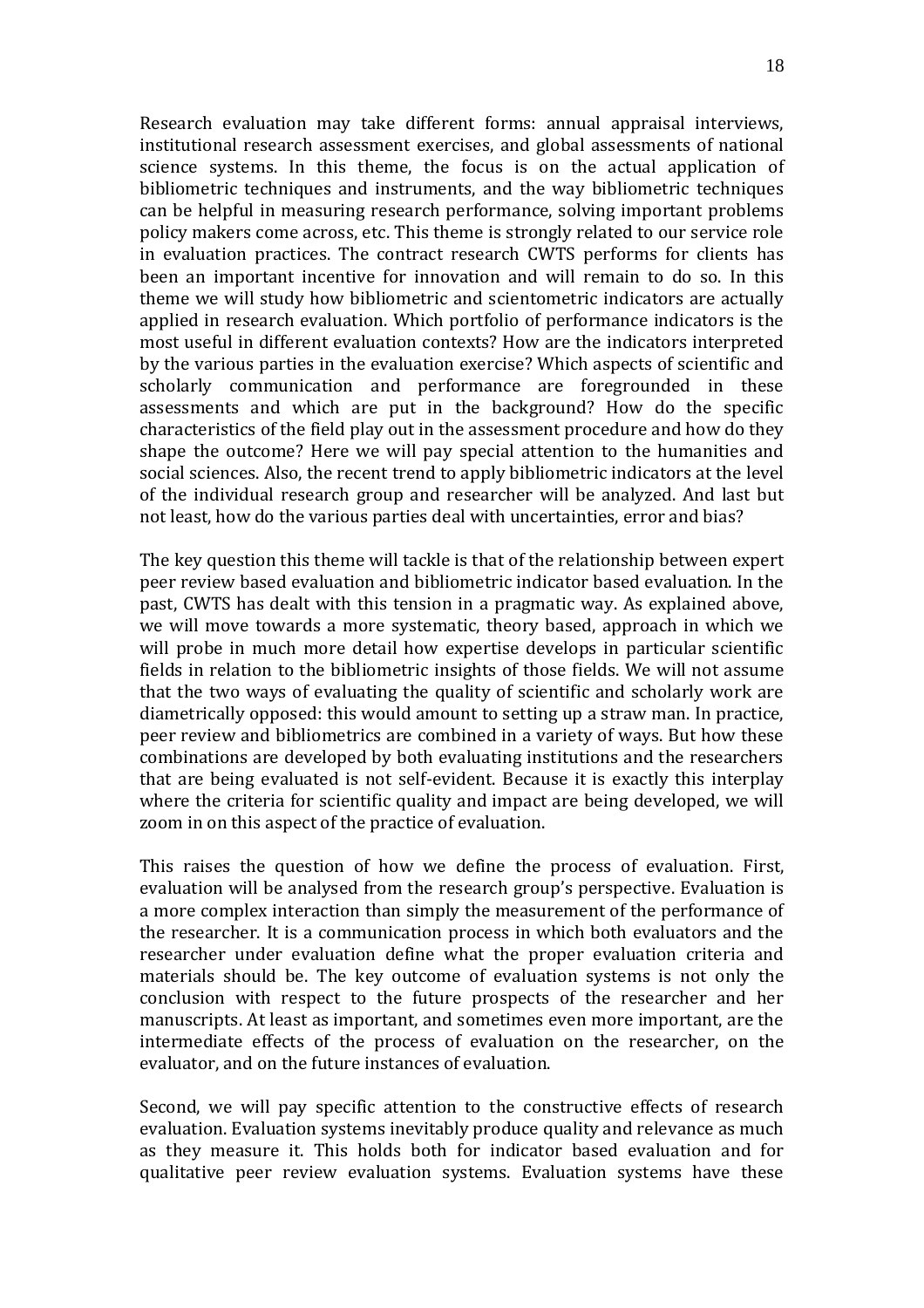effects because they shape the career paths of researchers and because they form the quality and relevance criteria that researchers entertain. These feedback processes also produce strategic behaviour on the side of the researchers which potentially undermines the validity of the evaluation criteria. We will therefore put central how current and new forms of peer review and indicator systems as main elements of the evaluation process will define different quality and relevance criteria in research assessment, on the short term as well as on the longer term.

Third, we will analyse the diversity of current evaluation practices in a comparative research design. The existing evaluation practices and cultures vary by nation, by institution and by discipline. Although virtually all evaluations aim to ascertain excellence at the international level, how this is operationalized varies greatly. In some cases, citation analysis is very influential, in other cases evaluators and researchers tend to frown upon these quantitative indicators or claim that they are not applicable to their discipline or institution. In some countries, traditional peer review systems are still dominant at the national level, whereas in other countries these criteria have been supplanted with a large set of requirements based on the economic and social effects of research.

This research will be developed in three relatively independent research lines:

- meta-analysis of research evaluations at the level of scientific disciplines and research groups, including our own reports;
- ethnographic and historical studies of the practice of research and research evaluation (for more details see the Scientometrics Chair);
- and comparative studies of the development of scientific and scholarly careers.

The research line on careers will focus on: evaluation and selection processes of scientists, motivation of scientists & academic leadership (see also the Science Policy Studies Chair). To reach the academic top, recruiting and keeping the best staff is crucial, as a critical mass of competent highly skilled people is decisive for excellence. 'Recruiting the best scholars' is increasingly seen as the core business of universities. As the scientific labour market is increasingly global, competition for excellent academic staff is growing. In attracting excellent researchers, the reputation of universities plays an important role, as does universities' Human Resource Management , and the prevalent career system. However, empirical studies about the development of scientific and scholarly careers are hardly done. In this research line we will focus on three important, yet understudied topics, which have implications for the development of the scientific and scholarly careers: evaluation and selection of scientists; motivation of scientists; and academic leadership. In each of these topics, special attention will be given to the academic gender balance. Are there [still any?] gender differences in career support, motivation and network activities of early career scientists? Which gender differences in academic leadership can be distinguished? And what about gender differences in scientific and societal quality of scientists? (Arensbergen, van der Weijden, & Besselaar, 2012)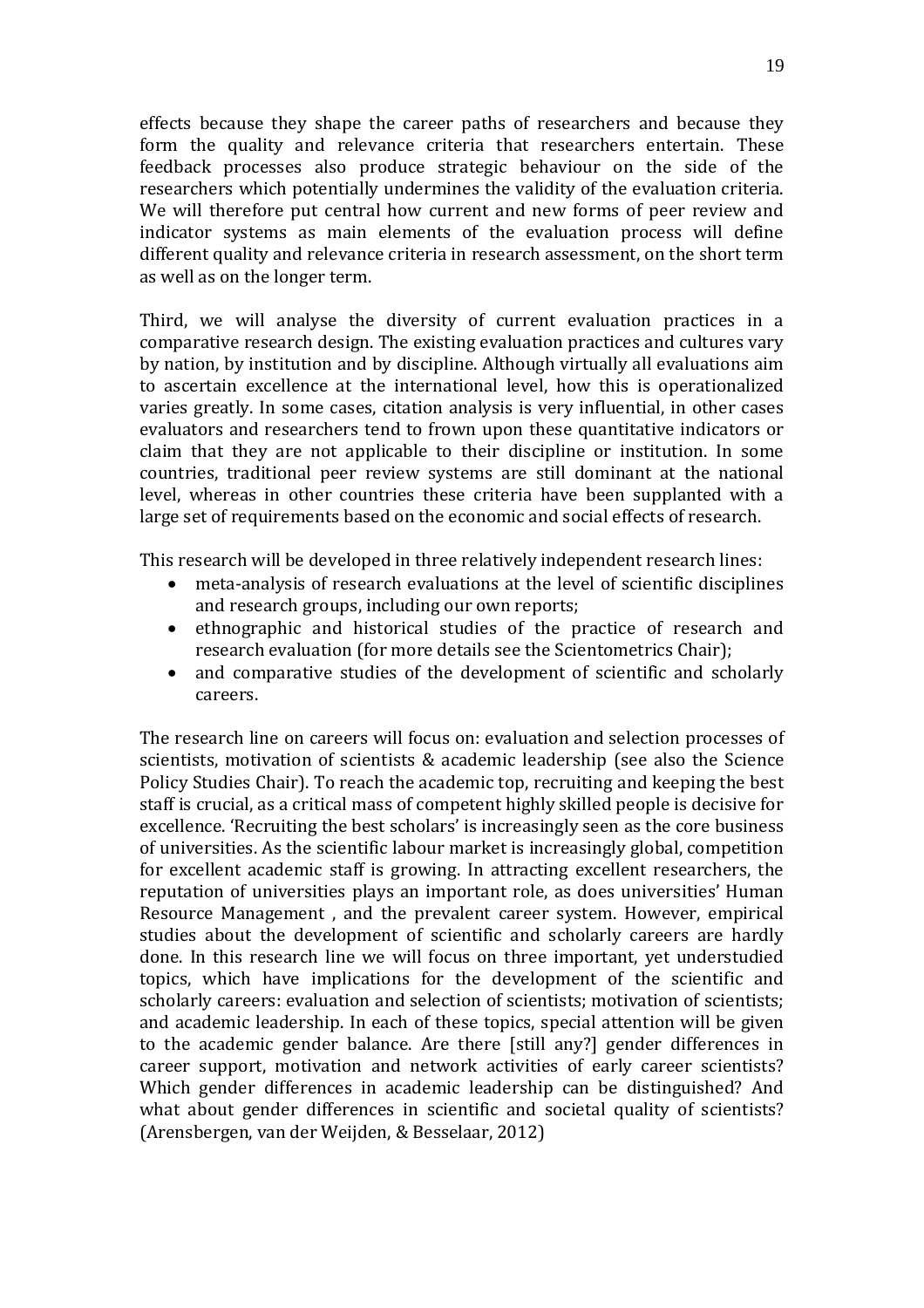In the academic world, the evaluation and selection of researchers have a strong effect on the academic careers of particularly early career researchers. Generally, these evaluation processes involves a group activity [e.g. committees]. How committees reach their final evaluation decisions is mainly still a black box. Therefore we will study how group dynamics influence the decision-making of grant proposals and how these decisions are established. This understanding may contribute to an improvement of decision-making in evaluation processes within science.

In the study of scientific motivation, we will focus on the careers of the new generation of researchers: early careers scientists, as for example PhD students and postdoctoral researchers. As the number of PhD students is growing each year, only a small percentage of early career scholars have the opportunity to pursue an scientific career. In our studies we will distinguish between e.g. internal and external motivation, job satisfaction and the academic labour market. We also include the intellectual capital, cultural capital and social capital of young scientists.

The main task of scientific group leaders is to achieve scientific goals and to facilitate intellectual stimulation among the members of the group in which motivation is the keyword. To this end, the group leaders must possess professional competencies and academic leadership skills. Academic leadership is the ability to: (a) organize, acquire and combine resources; (b) manage the research process and direct the researchers and; (c) position the group in their academic and societal environment researchers (Verbree 2011). Currently, the call for academic leadership has become widespread. At the same time leadership is becoming increasingly complex by changes in the science system such as stress on research excellence, the focus on societal relevance of research and the strong competition among researchers and research organisations in order to receive funding are examples. All of these developments intensify the traditional tasks of group leaders and extend these with the need for entrepreneurial activities, which in turn ask for new skills. We will study how the new generation of academic leaders view and manifest academic leadership. Outcomes of this research may be used in training programmes offered to scientists in various career phases, and in career, mobility and evaluation policy developed in academia.

## **Societal impact of research**

Questions regarding the socio-economic and cultural relevance of scientific research have been on the science policy agenda for decades (Bush 1980). The combined processes of globalization and commercialization (Mirowski and Sent 2002; Mirowski 2011) have created a new need for the evaluation of the social, economic, cultural and ecological impact of scientific research. This demands for other evaluation methods that do more justice to the full variety of goals and activities of researchers. This development can be seen in the context of "the new mode of knowledge production" in which the social and economic context of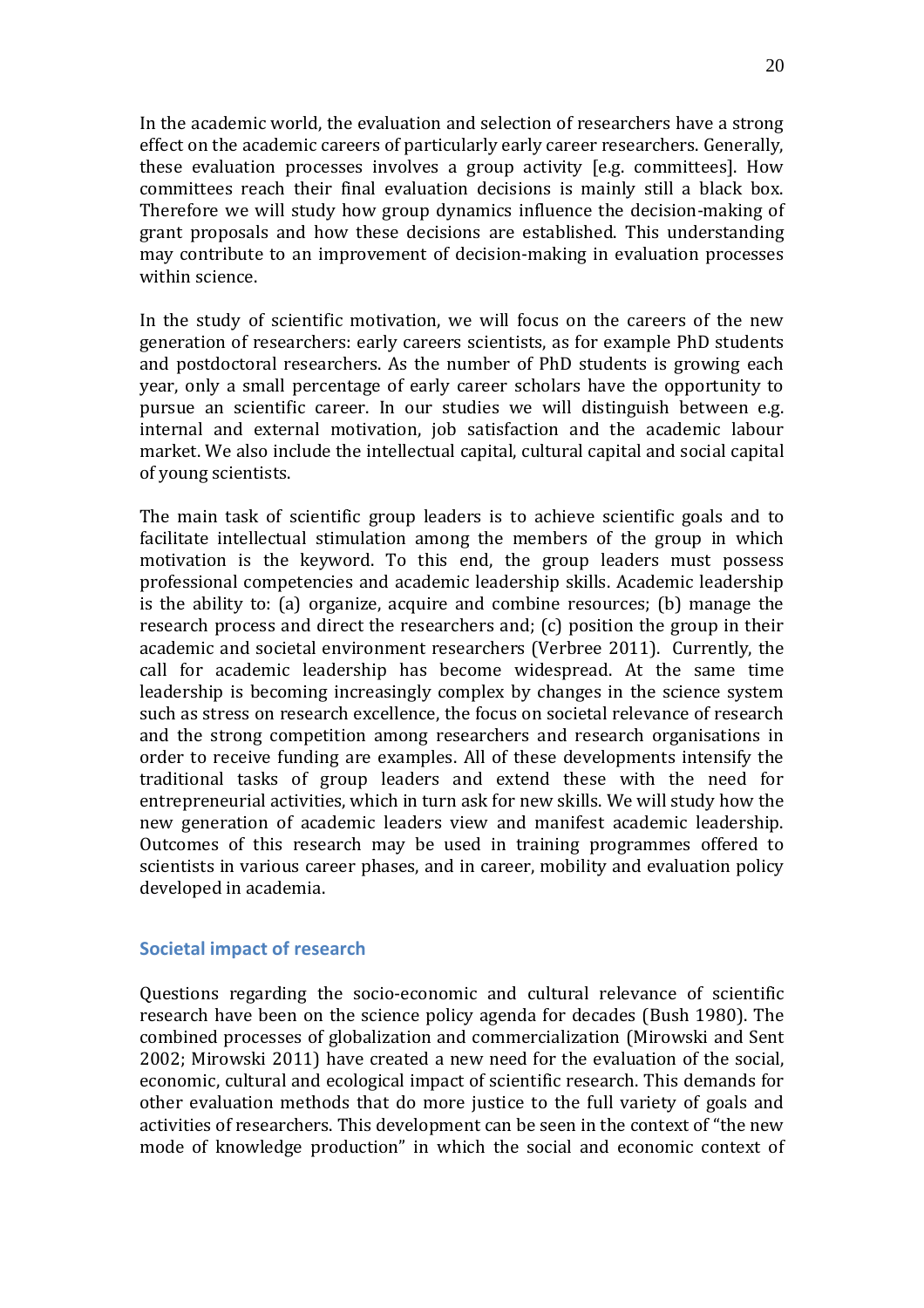research has been put central (Nowotny, Scott, and Gibbons 2001; Gibbons 1994; Leydesdorff 2000).

From the perspective of the knowledge-based society, policy makers stress the importance of "knowledge valorisation". This term is used for the transfer of knowledge from one party to another with the aim of creating (economic and societal) benefits. However, it is often used in a limited interpretation: only describing the transfer of knowledge to the commercial sector. The value in other domains, for example in professional or public domains, is often not taken into account. The added value of science may be different for different stakeholders. The term valorisation is also often used to describe a one-wayinteraction: the dissemination of scientific knowledge to society, while in practice we often observe more mutual, interactive processes.

In this research theme, we will therefore extend the concept of "productive interaction" in analyzing the societal impact of research (Spaapen and van Drooge 2011). This analytical perspective has several advantages. Firstly, it is not limited to economic outcomes, but it also includes social and cultural results. Secondly, it acknowledges that the assimilation of scientific knowledge in society is as much a process as it is an outcome. Thirdly, the term refers to a mutual way of learning.

"Societal quality" is described as the value that is created by connecting research to societal practice and it is based on the notion that knowledge exchange between research and its related professional, public and economic domain strengthens the research involved. This definition encompasses explicitly more than economic value creation only (often referred to as valorisation). It also entails research that connects to societal issues and interactions with users in not-for profit sectors such as health and education etc. as well as to the lay public. The result of analysing and measuring productive interaction (of



scientific research) with the non-scientific stakeholders is 'societal quality' (in addition and complementary to the well defined 'scientific quality'). When societal quality entails the valuation of communication of research groups with relevant societal communities (based on

productive interaction), the resulting 'value' for the target groups is (shown in the figure):

- Scientists > scientific returns
- Professionals > social returns
- Private sector > economic returns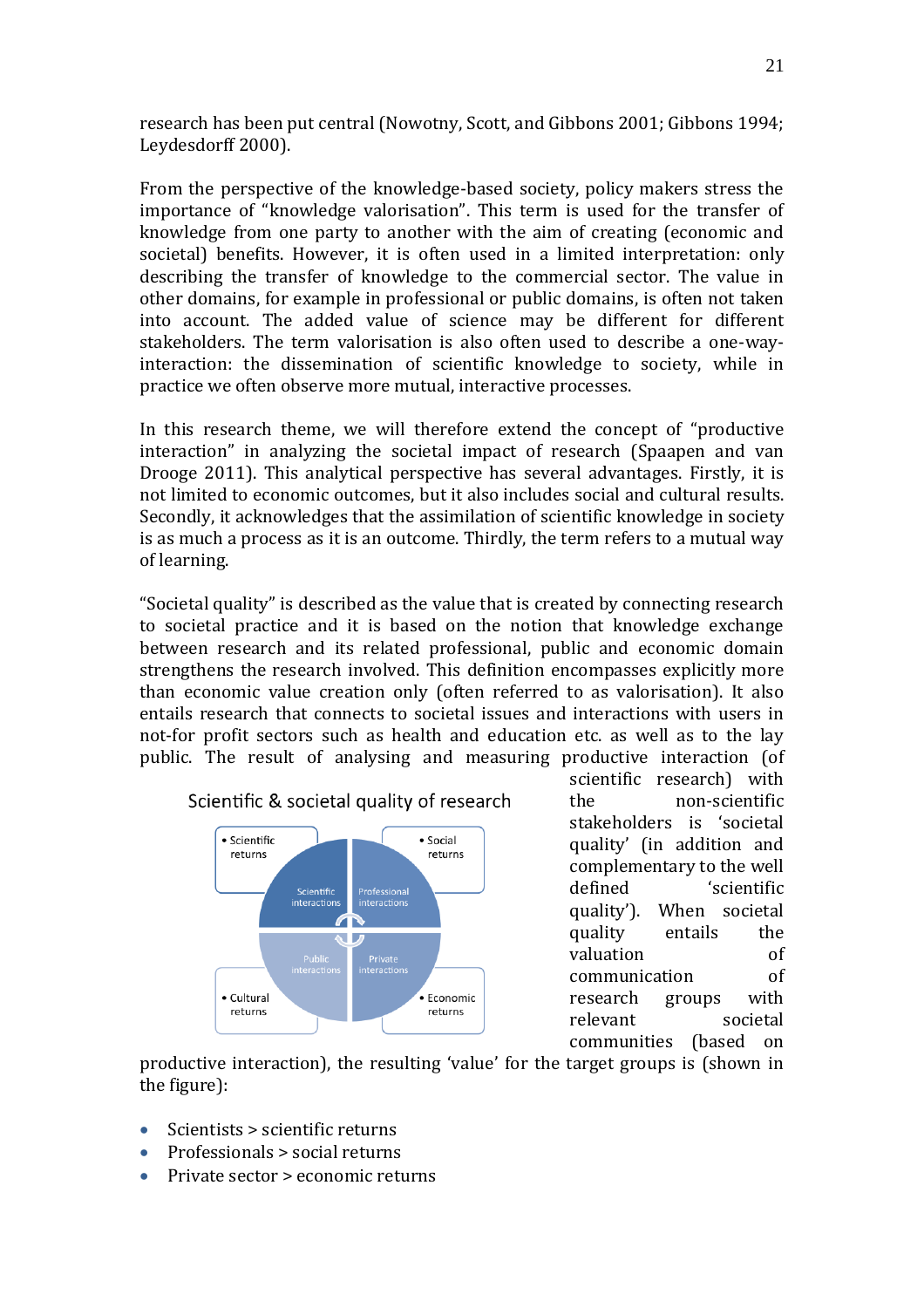$\bullet$  (Lay) Public > cultural returns

Productive interaction between scientists and non-scientist stakeholders is thus divided in four broad domains:

- $\bullet$  the private sector  $>$  including private peers, business community, suppliers);
- the professional sector > including professionals (the 'learned profession'), policymakers, public peers and students;
- the education sector > particularly in applied research contribution to innovation of education is an important objective in itself;
- and the general, lay, public sector.

This conceptual framework coincides with the 4-D model presented by the "Landelijke Commissie Valorisatie", as well as the ERiC (Evaluating Research in Context) model of the Royal Netherlands Academy of Arts and Sciences (KNAW). It also aligns to some extent with the valorisation ranking presented by Scienceworks (Elsevier 2011). Here a distinction is made between Entrepreneurial (private/economic), Collaborating (professional) and Communicative (public).

To analyze these interactions, it is imperative to develop an overview of the type of activities aimed at societal stakeholders. Depending on the scientific discipline, activities may range from organising workshops, performing contract research to writing policy papers or taking part in a media event. Thus, information will be collected about the type of activities that have been executed to realize the socio-economic objectives, and the way the participants in the research group have interacted with the societal stakeholders.

An important problem to analyze the societal impact or quality of research is lack of data. In contrast with the measurement of impact on the scientific communities, there is a lack of:

- a clear definition of the stakeholders of a research group (as smallest unit for evaluation) and what kind of interactions with these stakeholders can be considered as productive;
- the systematic collection of data to substantiate productive interactions. Many interactions that take place are implicit.
- well-defined methods to retrieve relevant information from the internet.

We will focus on the development of robust data sets regarding productive interactions and societal impact of research, as well as the analysis of these datasets, in the context of specific pioneering projects in which the interaction between research and society can be well defined. This will create the possibility to construct, measure, and test potential indicators of societal impact.

To sum up, we will:

- 1. Identify stakeholders, their interaction with science, and recognition of the concept by the academic and outside world;
- 2. Develop an independent method to describe, quantify and visualise the societal quality of research.
- 3. Validate the results of the independent method, to set weighing standards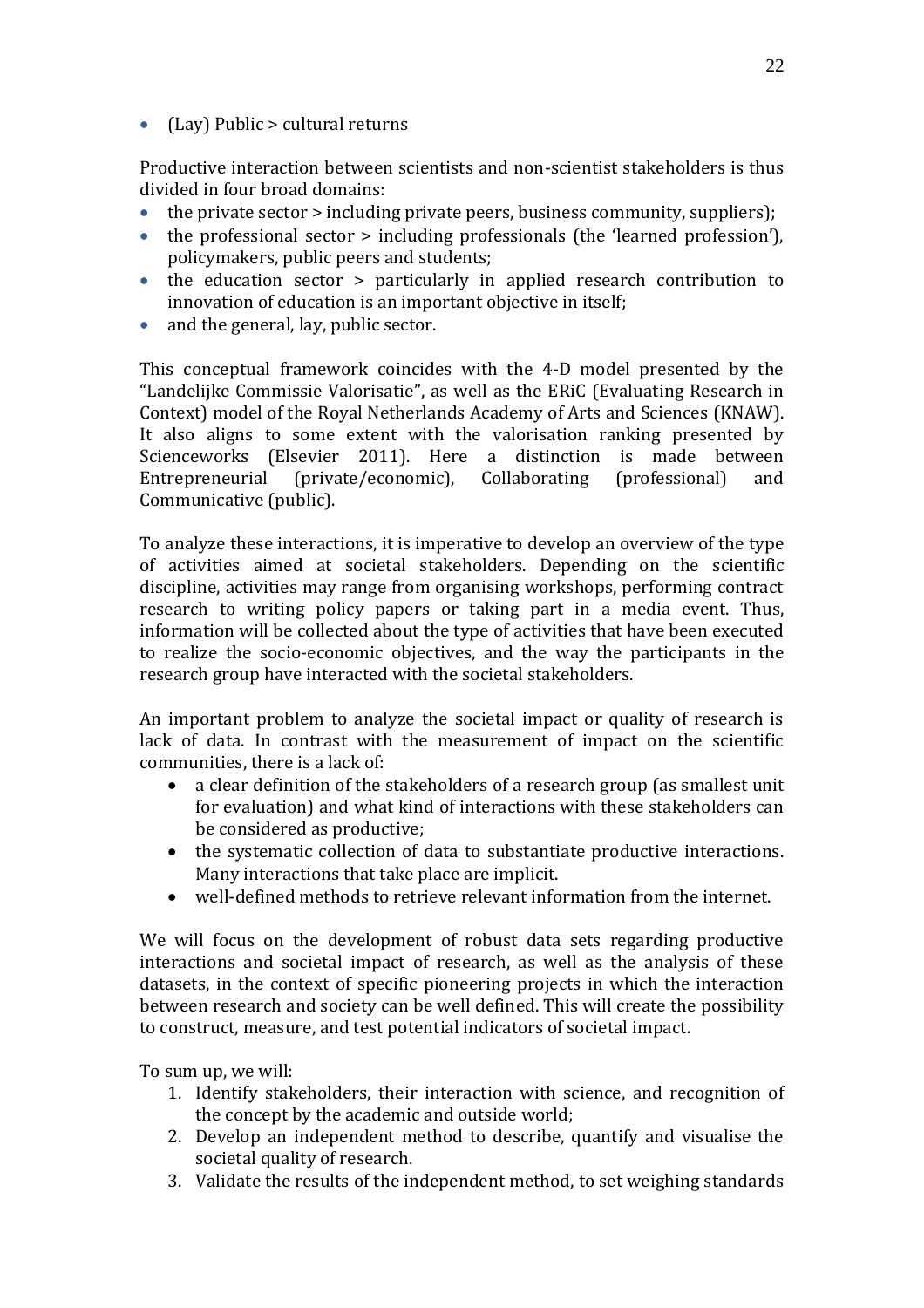for specific science research areas and specific stakeholder domains, including reference to mission and objectives.

This research complements the research in the Chair Science and Innovation Studies (see below). The different methodologies explored at CWTS may moreover lead to synergy in the further development of the research agenda in this area. On the basis of this research, CWTS will contribute to the development of new standards for assessing societal impact and implications of academic research.

## **Scientometrics as a social science between the disciplines**

CWTS has not only applied bibliometrics in the context of research assessment, it has also developed a strong tradition in the analysis of the scientific and technology system. This has resulted in a series of reports of the Dutch Science and Technology Observatorium (NOWT). Moreover, CWTS studies have focused on particular aspects of the scientific system based on the analysis of the Web of Science and patent data. This has contributed to the growth of quantitative science and technology studies as a field (Van Raan 1988; Moed, Glänzel, and Schmoch 2005). At the same time, the quantitative and qualitative tradition in the sociology and history of science and in science and technology studies have grown apart (Martin, Nightingale, & Yegros-Yegros, 2012). Separate conference series have developed with mostly different audiences. The citation networks among the relevant journals confirm the separation between quantitative and qualitative science and technology studies (Van den Besselaar, 2000). In the area of science policy studies, this distinction seems to be less stringent.

Although the idea of recreating a unification of the field seems not realistic, it does make sense to explore more systematically the various uses of scientometric methodologies in the context of qualitative research projects. In particular it seems promising to combine the substantive expertise of researchers in a particular area with a scientometric analysis of the same field. We expect that especially our bibliometric network analysis methodology will be useful for researchers in many scientific and scholarly fields. We will also continue our current research in monitoring the science and technology system.

On the basis of our research programme, we will also start to systematically explore our possibilities to inform all actors in the scientific and scholarly system about new developments in science and scholarship, such as the emergence of new interdisciplinary fields (eg. the neurosocial sciences), science based innovation (eg. patent regimes), e-research and new applications of information and communication technologies (eg. virtual research environments), and new paradigms of scientific publication (eg. open access). In the next two years, this will be done by responding to user driven demand, after which a more systematic research theme will be formulated. We expect that scientometrics will be able to contribute to fundamentally novel information tools for researchers and scholars. Also, we aim to stimulate a research tradition in science & technology studies which combines qualitative and quantitative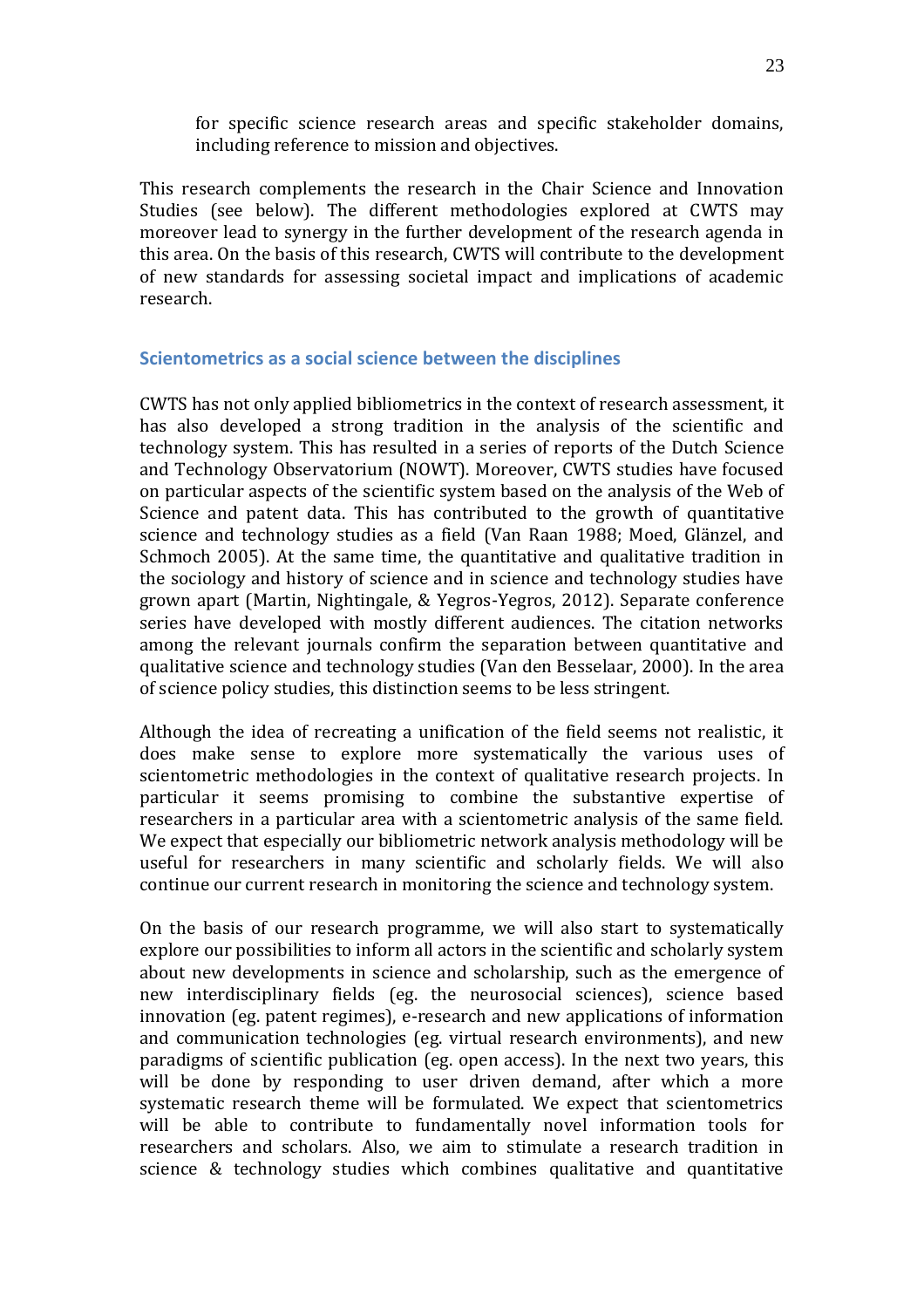research methodologies to gain a deeper understanding of the dynamics of science and technology.

# **Chairs at CWTS**

## **Science and innovation studies**

The research in the Science and Innovation Studies Chair consists of a group of interrelated research projects. Three of those projects revolve primarily around quantitative methods and established bibliometric approaches. They build on previous work on the development of science metrics, and related meso- or macro level empirical studies at CWTS. This first set of projects is primarily designed to push the boundaries of existing bibliometric approaches and enrich CWTS in-house information systems. The research issues will focus on major relational features of 'science/innovation ecosystems': research cooperation between public sector and private sector; geographical dimensions of research collaboration partnerships; and interactions between knowledge creation, knowledge utilization and technological innovation.

These three data-driven projects are:

- 1. "Joint research publications: an evidence base for assessment and benchmarking of university-industry research interactions?" The main research questions are the following: to which degree are publicprivate research co-publications a valid indicator of public-private research collaboration? And to what extent can this information source provide performance indicators across a wide range of universities and other research institutes (e.g. in worldwide university ranking systems)?
- 2. "Geography of science and public-private research interactions: trends and determinants of localization, regionalization and globalization" This research question is related to the issue of how, where and how fast scientific cooperation is 'globalizing' within contemporary knowledge production systems (measured in terms of geographical distances between collaboration researchers and research organisations). To what extent are the characteristics of research areas and collaborative relationships (networks) play a role? And to what extent can information regarding the mobility of individual researchers provide additional information with respect to knowledge flows, and 'brain gains'/ 'brain drains' issues?
- 3. "From basic science to applications: evolutionary flows and revolutionary changes.

This project will focus on mapping the knowledge flows between science and technology with a special emphasis on tracking early signal of breakthrough events in knowledge production or knowledge application trajectories. The project involves the creation and maintenance of CWTS databases that link journal publications, conference proceedings papers, and patents.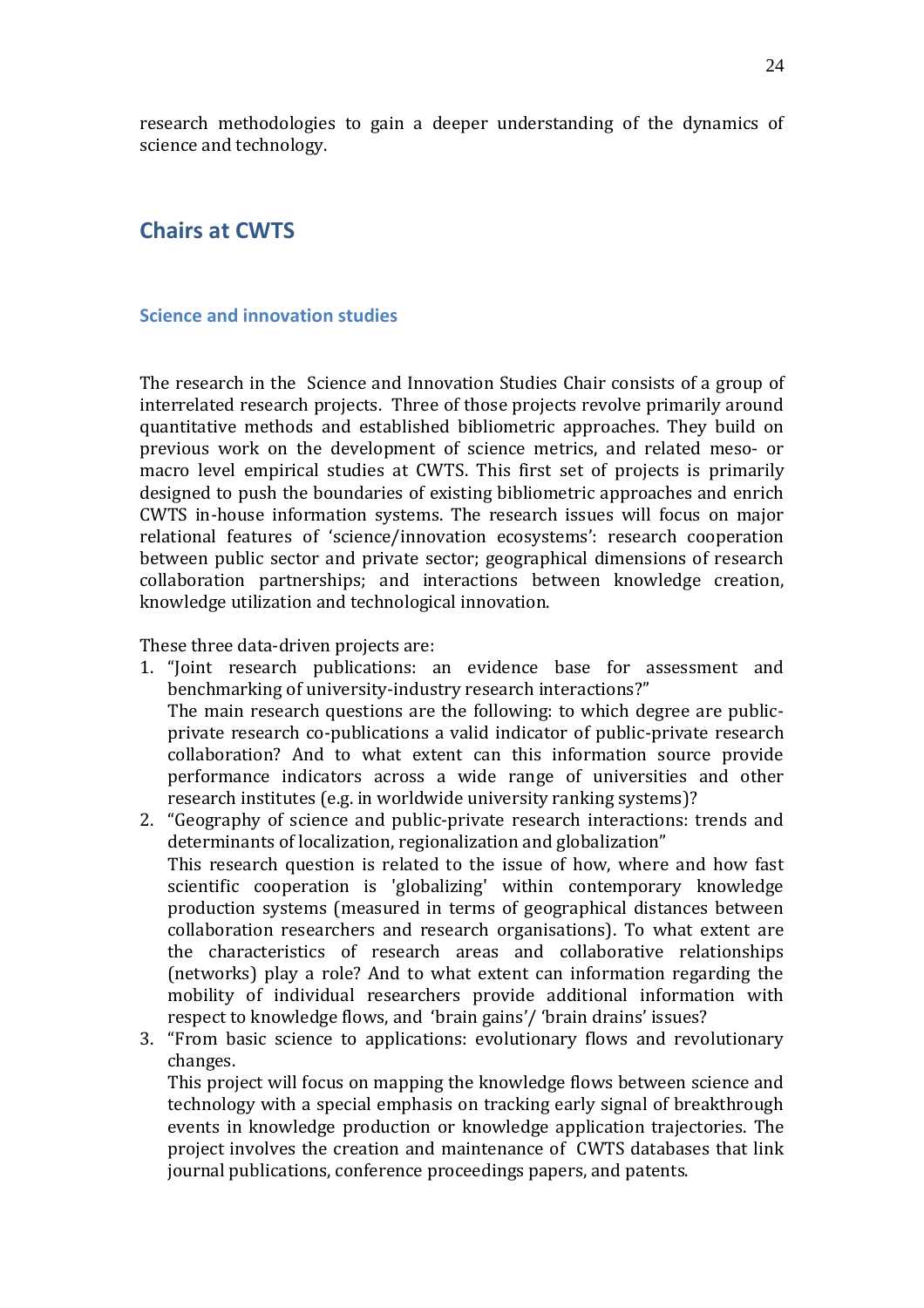The second type of project is of a more qualitative 'meta-level' nature and will be based on case studies dealing with measurement and assessment issues within policy initiatives and programmes implemented by (Dutch) government agencies.

4. "Funding schemes, incentive systems and assessment frameworks: to what degree are organisational changes, socio-economic impacts, or policy effects measurable?"

This project will be partially conducted at the Leiden University's Campus The Hague, offering a closer connection to government policy agencies in The Hague engaged in strategic decision-making making and policy assessments. Several cases studies will be conducted to identify and assess the (potential) effects of new or previously existing performance indicators, assessment frameworks and measurement methodologies on regional or national initiatives in higher education systems, or the science and innovation systems.

#### **Science policy studies**

The purpose of the CWTS Chair in Science Policy Studies is to help develop a 'science of science policy'. Science policy covers a broad range of topics, including priority setting, human resources policies in research, effectiveness of funding instruments, use of scientific results in government policy, organizational structure of national and international research systems. Science policy research at CWTS focuses on two subjects within this field:

- 1. The impact of various types of research and development activities on economic growth
- 2. The career system in research.

These topics fit well with the existing CWTS expertise and they are central issues in science policy, both at the national and at the European level.

#### **Research and development and economic growth**

In science policy debates the economic importance of science and technology is often emphasized by science advocates and put forward as an argument to increase public research funding. Sometimes this line of reasoning is accepted (for example President Obama's American Recovery Act spent a lot of extra money on research) but often it is rejected and research spending is seen as a luxury and is cut in recessions. Moreover, there is substantial debate about the economic relevance of various types of research. Often, spending on applied R&D is thought to have a greater impact on the economy than basic research; and targeted basic research, aimed at specific economic sectors, is often given priority over untargeted basic research.

Unfortunately, the scientific literature does not provide much guidance in these debates. There are three main approaches. Firstly, macro level empirical studies try to find correlations between R&D spending and GDP growth, but they are inconclusive because if correlations are found, the direction of causality is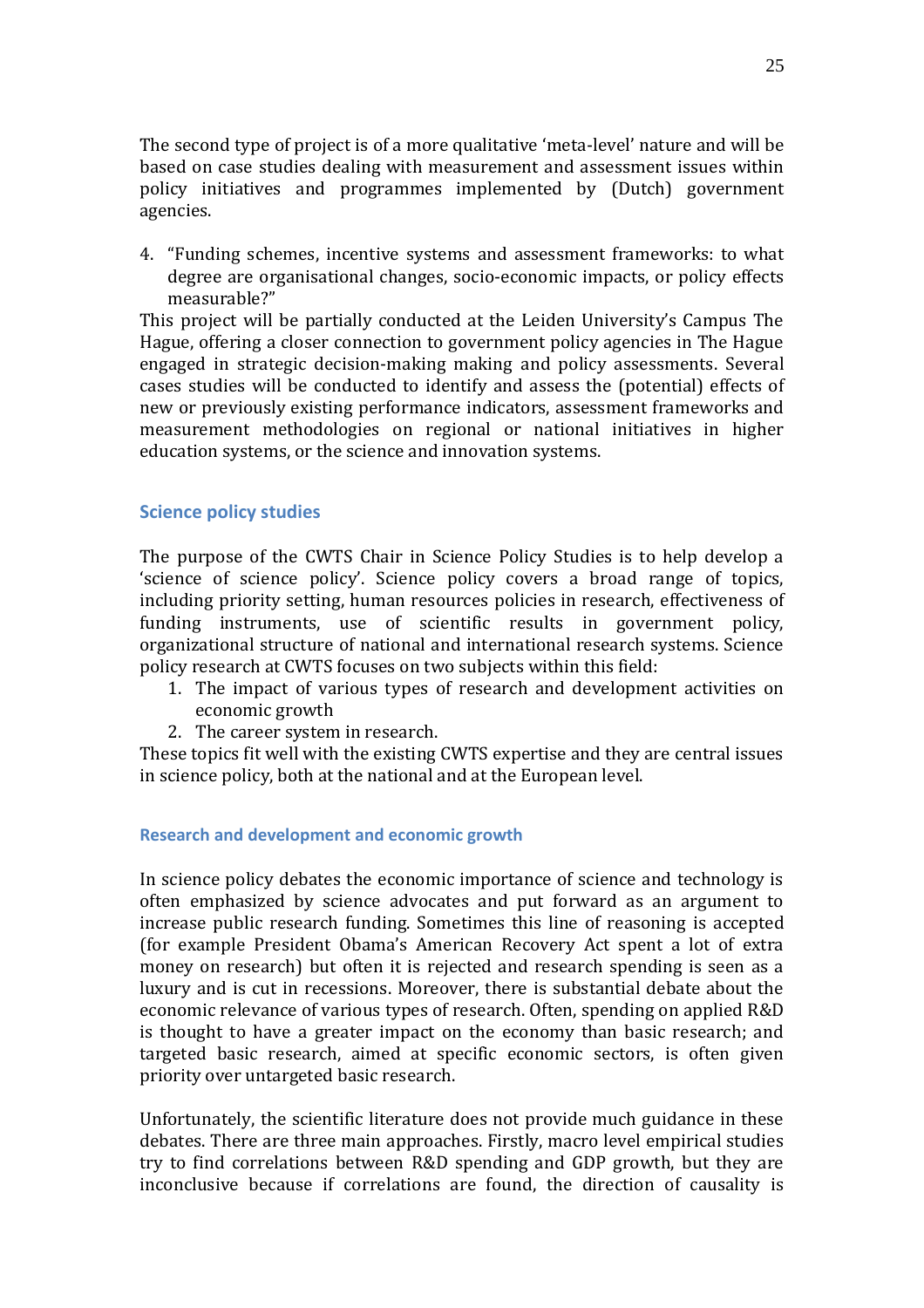unclear. Secondly, micro studies consider a particular discovery and try to quantify its economic significance, or look at the local economic impact of a particular research institution, using indicators such as the value added produced by spin-outs and other science based businesses. These studies, however, have to use many debatable attributions and other assumptions; and it is difficult to obtain a complete picture from them. Thirdly, the theory of economic growth has been developed since the 1960s. According to this theory, capital accumulation based on saving and growth of the labor force cannot explain modern economic growth of per capita income; some 80% of this growth has to be attributed to other factors, usually dubbed 'technological progress'. From the mid-1980s work has been done on 'endogenizing' this technological progress, that is, explaining within growth models how technological progress is generated. The central mechanism is analogous to capital accumulation: technological progress is treated as cumulative growth of a stock of knowledge or 'ideas' which is then considered as a kind of production factor. The effect of R&D spending on economic growth depends on the precise assumptions made about their effects on knowledge accumulation. These effects depend on values of parameters that can neither be measured empirically nor derived from a more explicit theory. For a very specific parameter value there is a well behaved growth path, but if the parameter is only slightly different, growth becomes explosive. Then it can be 'tamed' again, but only by making equally arbitrary assumptions. Consequently, this literature is insufficiently convincing to establish a scientific consensus about the economic relevance of R&D, let alone of the various types of R&D.

Our research in this area concentrates on modifying endogenous growth theory by introducing a much more explicit modeling of the roles of the various types of R&D. We replace the concept of the stock of knowledge by that of a technology function. This function specifies that the total factor productivity at any given time is the result of a process of selection by trial and error from an underlying probability distribution. The distribution used is the type of power law often found in empirical scientometric work. In this formulation, different types of R&D lead to different types of trial and error process. As a consequence, it becomes possible to distinguish the economic effects of pure random trial and error invention, applied R&D, targeted and non-targeted basic research. A seminal paper for a closed economy (e.g. the OECD as a whole) is available (Van Bochove 2012). In 2012 and later years, this model will be expanded to open economies that are embedded in a global research infrastructure. In addition, the possibilities to make quantitative empirical estimates of the rates of return on investments in the various types of R&D will be explored.

#### **Career policy**

Human resource management is one of the hottest topics in science policy, as witnessed by government position papers in several countries and the EU, the increasing priority given to person oriented funding instruments (e.g. EURYI and Marie Curie at the European level, and the Veni-Vidi-Vici funding instrument in the Netherlands), as well as editorials in *Science* and *Nature* (Waaijer et al. 2011). Human resource management includes issues such as gender policies,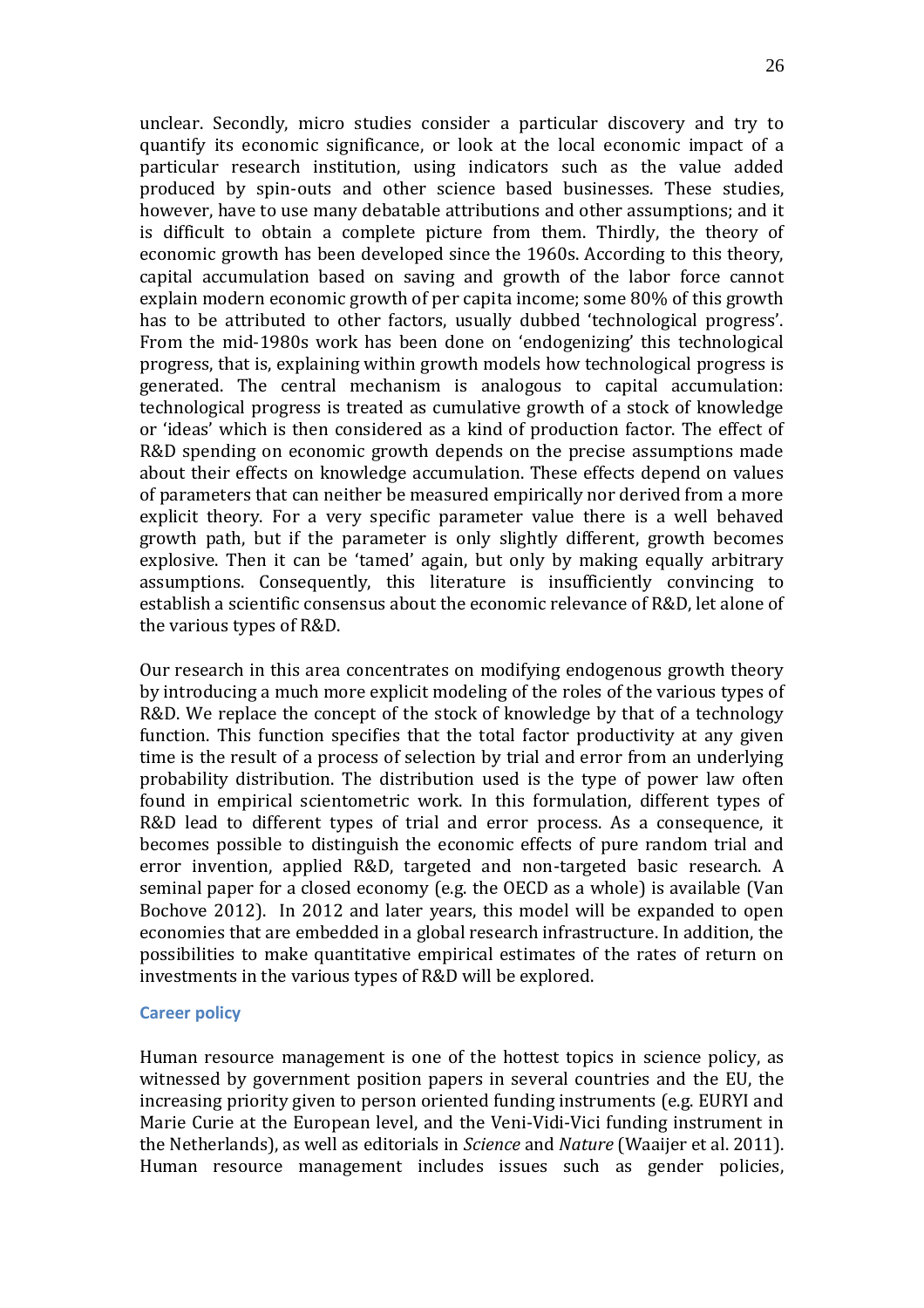international mobility, PhD supervision systems, research worker immigration policies, researcher centered funding arrangements, tenure track systems, tenure arrangements, and mandatory retirement schemes. Much research has been done on many of these topics, but one issue has largely remained below the science policy research radar: the career system as such. Though there are many international differences in career systems, they have a common structure that is taken for granted as though it were a law of nature. This common structure is the succession of positions in the order PhD  $\rightarrow$  post docs  $\rightarrow$  junior research staff  $\rightarrow$ senior research staff  $\rightarrow$  professor. This is accompanied by a gradual increase in income, job security, and research independence. The time it takes to obtain full job security and independence seems to have risen substantially over the past half century, in many cases to an age of 40 years (as is evident from data on such indicators as the age on which the NIH R01 grants are obtained).

Our research will focus on three aspects of international career systems. Firstly, we currently lack accurate knowledge about the details of the career system in the most important countries: exactly when it was introduced in various countries, what are the relative salaries in each phase and what are their the international differences; what is the time spent in each phase (trends and international differences); what are the selection rates (which part of PhD's becomes post docs, etc.), what is the percentage of non-natives of any country in each phase, etc. Secondly, though there is an extensive literature on the best way to supervise PhDs, there is little literature on the rationale of the system as such, such as the length of the PhD trajectory, the need for temporary positions, etc. The current system has been taken for granted too easily. Thirdly, we will study the consequences of the current career system. Do they lead to a competitive disadvantage for the research sector in the labor market? And if so, can the shortfall of students in research intensive, mathematically inclined, disciplines be explained by this competitive disadvantage? Is the relatively low share of females in senior research jobs a consequence of the career system? How do the long selection period and the long time to research independence affect the quantitative and qualitative output of the total research system? How well do researcher-centered funding arrangements work in rectifying some of the problems of the system?

## **Scientometrics**

The Chair Scientometrics will bring together several themes in the CWTS research programme with a focus on the further development of the theoretical understanding of the role and construction of science and technology indicators. The main focus will be on:

- citation and communication theories and models (see the module [Communication and citation theories](#page-15-0))
- the implications of the citation culture.

**Implications of the citation culture**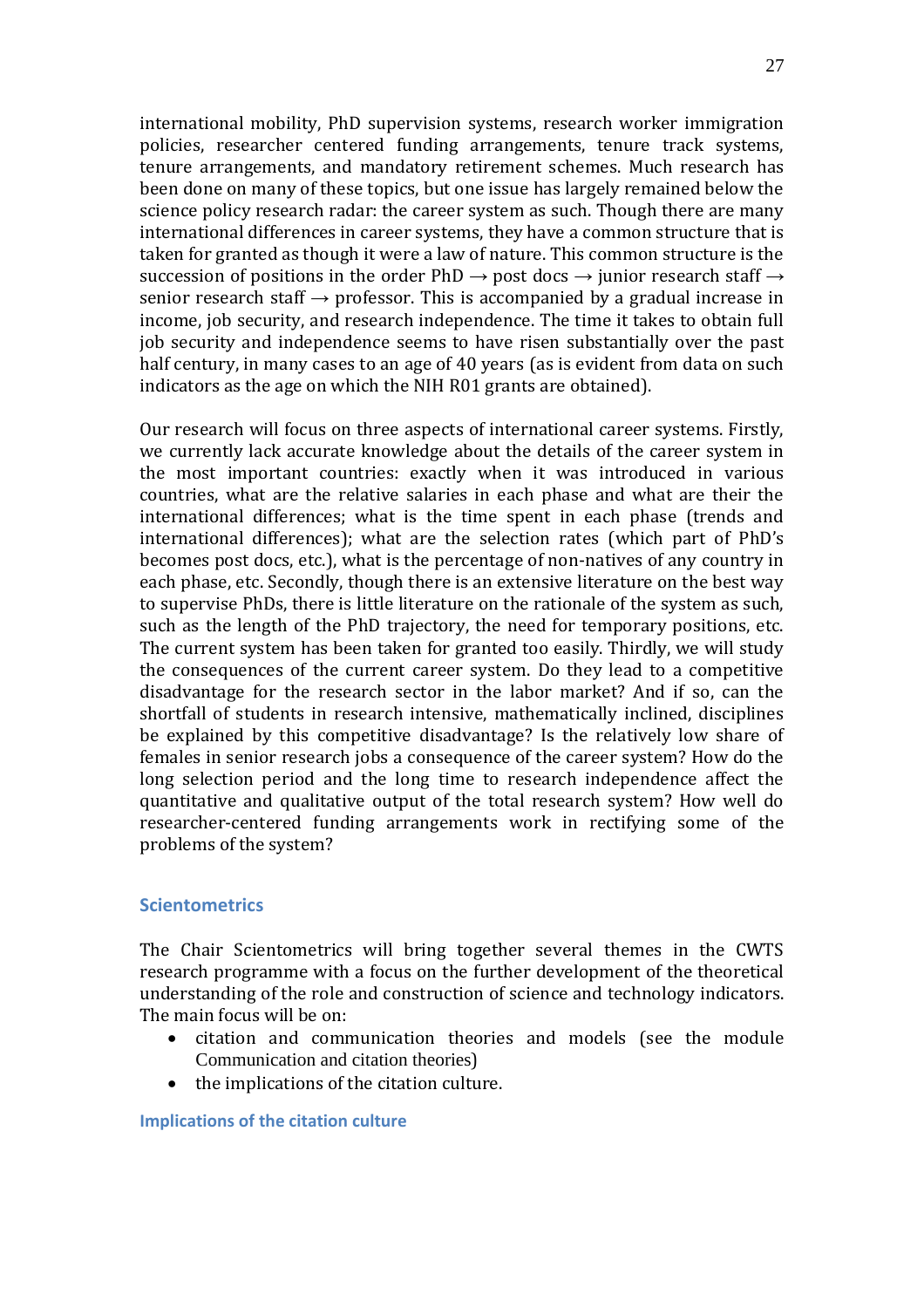Understanding the citation culture focuses on the implications of evaluation processes for knowledge creation. As indicated above, the last couple of decades have seen an unprecedented growth of evaluation institutions and procedures in scientific and scholarly research. Bibliometrics has played an important role in the stimulation of the use of performance indicators and the current demand for research assessment reports can indeed be seen as a measure of success for the field. At the same time, this creates a new challenge: to counter abuse and misunderstanding of indicators by providing professional information to indicator users, and to process the various modes of critique and criticism of bibliometric and scientometric indicators in a creative way. This challenge is intimately related to the foundational debate about the meaning of the citation, a debate which has been conducted from the very beginning of citation analysis. The question of the meaning of the citation was already tackled by students of Robert Merton, and although many approaches have since than been taken, with varying results, the question of the meaning of the citation is still relevant (Wouters 1999; Nicolaisen 2007; Holton 1978; Elkana et al. 1978; de Solla Price 1978; Zuckerman 1996; Stephen Cole 1992; Cole & Cole 1973).

The goal of the research in this Chair is to open a new perspective on indicators (complementary to the other ways CWTS addresses these debates) by understanding the role of performance indicators and research assessment procedures in the primary process of knowledge creation. In short: how does evaluation influence knowledge production?

Although scholars have made isolated attempts to answer this question, firm theoretical and empirical research on this question is still lacking. A systematic study of the role of indicators is urgent given the increased impact of indicators on research assessment. This research theme will produce useful feedback for the way indicators should and should not be used in research assessments (for example, normative conclusions on empirical basis can be included in the CWTS manual). It will also tie in with and contribute to studies on the meaning of the citation and citation analysis (cf. Hicks & Potter 1991; Leydersdorf 1987; MacRoberts & MacRoberts 1989, 2010; Woolgar 1991; Wouters 1999), and the body of work in sociology of science on relationships between (science) policy, measurement, and knowledge production (cf. Butler 2007; Colwell et al. 2012; Gläser et al. 2002; Martin 2011; Porter 1995; Ritzer; Stone 2001; Verran 2001; Weingart 2005; Whitley et al. 2010). And because formal indicators are also increasingly used in other societal sectors, it is now possible to set up this theme in a comparative research design and draw upon the theories developed in the sociology of evaluation processes (e.g. in organizational sociology, science and technology studies, medical informatics, business studies, history of science). Although a number of other societal sectors could be chosen for comparative research, the role of evaluation and indicators in health care seems a very good candidate. Health care overlaps with research in the area of biomedical research providing the opportunity to better understand the generic roles of performance indicators in professional work (care work compared to research work). Both can be studied in the same overarching institutional framework (e.g. in an academic hospital). Thereby we will also be able to tease out the impact of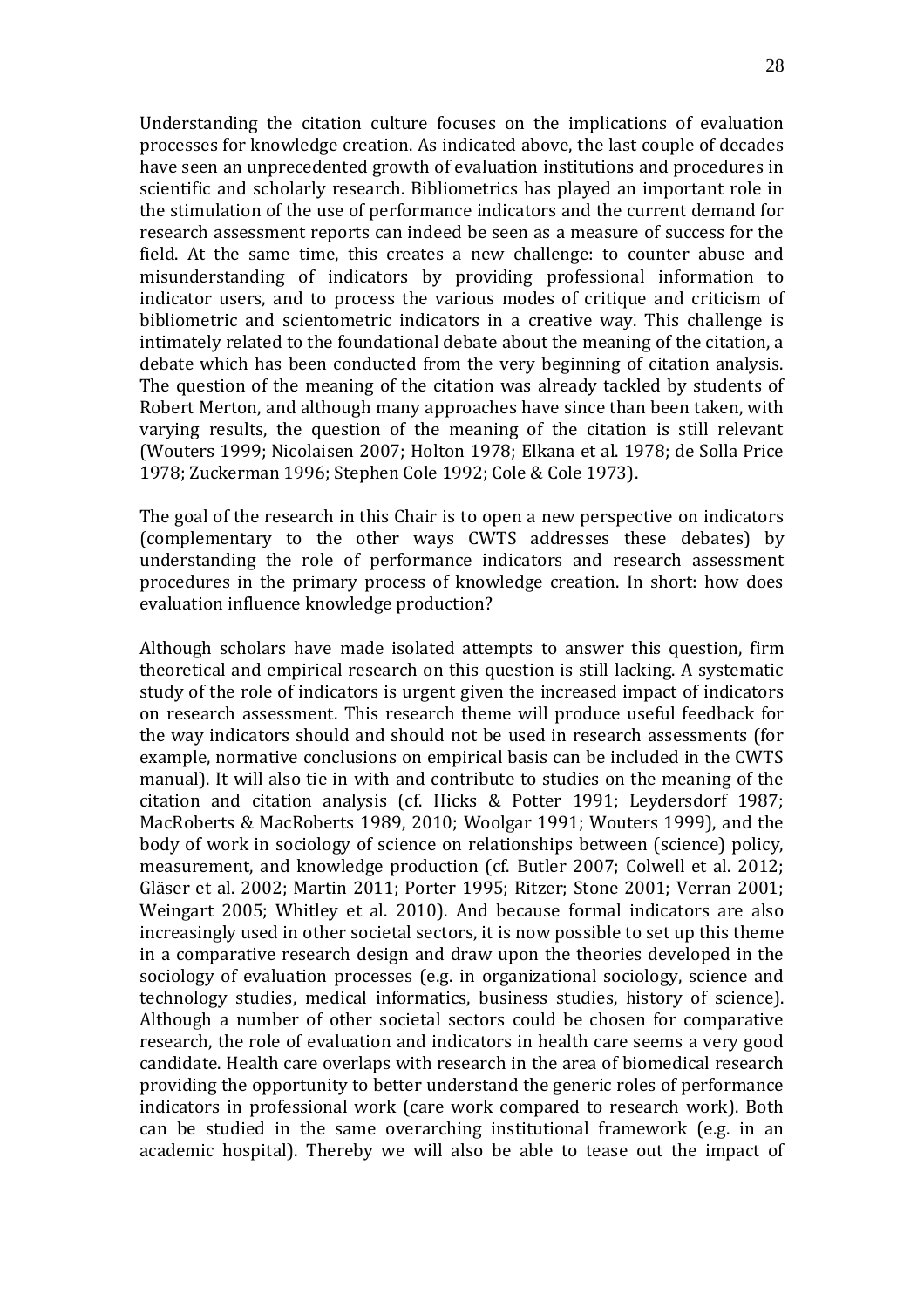institutional structures on evaluation processes (by comparing different hospitals).

The main research question will be split in a number of sub-questions, which will be operationalized through a combination of qualitative and quantitative methods. First, we will study how evaluation processes are experienced and treated by principal investigators in biomedical research, at the level of research practice. Second, we will probe the coping strategies of researchers (both PIs and other researchers). To what extent are their strategies aimed at directly influencing the performance measures? How do evaluators respond to these strategies? In what ways does evaluation shape the communication among researchers? Third, we aim to study the dynamics of evaluation procedures as they actually happen in a large research institute. Do quantitative performance indicators have unintended consequences? If so, which different options do research managers have to deal with these effects? And how does all this affect daily life in research?

We will answer this question by studying the actual use of scientometric indicators and other types of performance measures in one or more large research institutes. The studies will be based on systematic participant observation, interviews, an examination of relevant archival material, the study of the management structure, policy documents and procedures in the research institute, and social network analysis of the research networks, supported by quantitative and statistical studies of perceived relationships. Rather than treating scientometric indicators as *a priori* and independent of practices of knowledge production, an ethnographic approach allows for a detailed, bottomup scrutiny of what these indicators can be constitutive of in terms of performance measurement, standards for evaluation processes, construction knowledge and of authority, etcetera. Using case studies pushes for explanations of the diversity and nondeterministic character of scientific and technological knowledge production (Beaulieu, Scharnhorst, Wouters 2007). The study will be organized in a project approach, where each project builds on the results of earlier projects.

# **Bibliography**

- ACLS. 2006. Our Cultural Commonwealth. The report of the American Council of Learned Societies Commission on Cyberinfrastructure for the Humanities and Social Sciences. New York: ACLS.
- Arensbergen, P., van der Weijden, I., & Besselaar, P. (2012). Gender differences in scientific productivity: a persisting phenomenon? Scientometrics. doi:10.1007/s11192-012-0712-y
- Bazerman, Charles. 1988. Shaping written knowledge: The genre and activity of the experimental article in science. Madison: University of Wisconsin Press.
- Beaulieu, A., Scharnhorst, A. and Wouters, P. (2007). Not another case study. A Middle-Range Interrogation of Ethnographic Case Studies in the Exploration of Escience. Science, Technology, and Human Values 32(6): 672-692.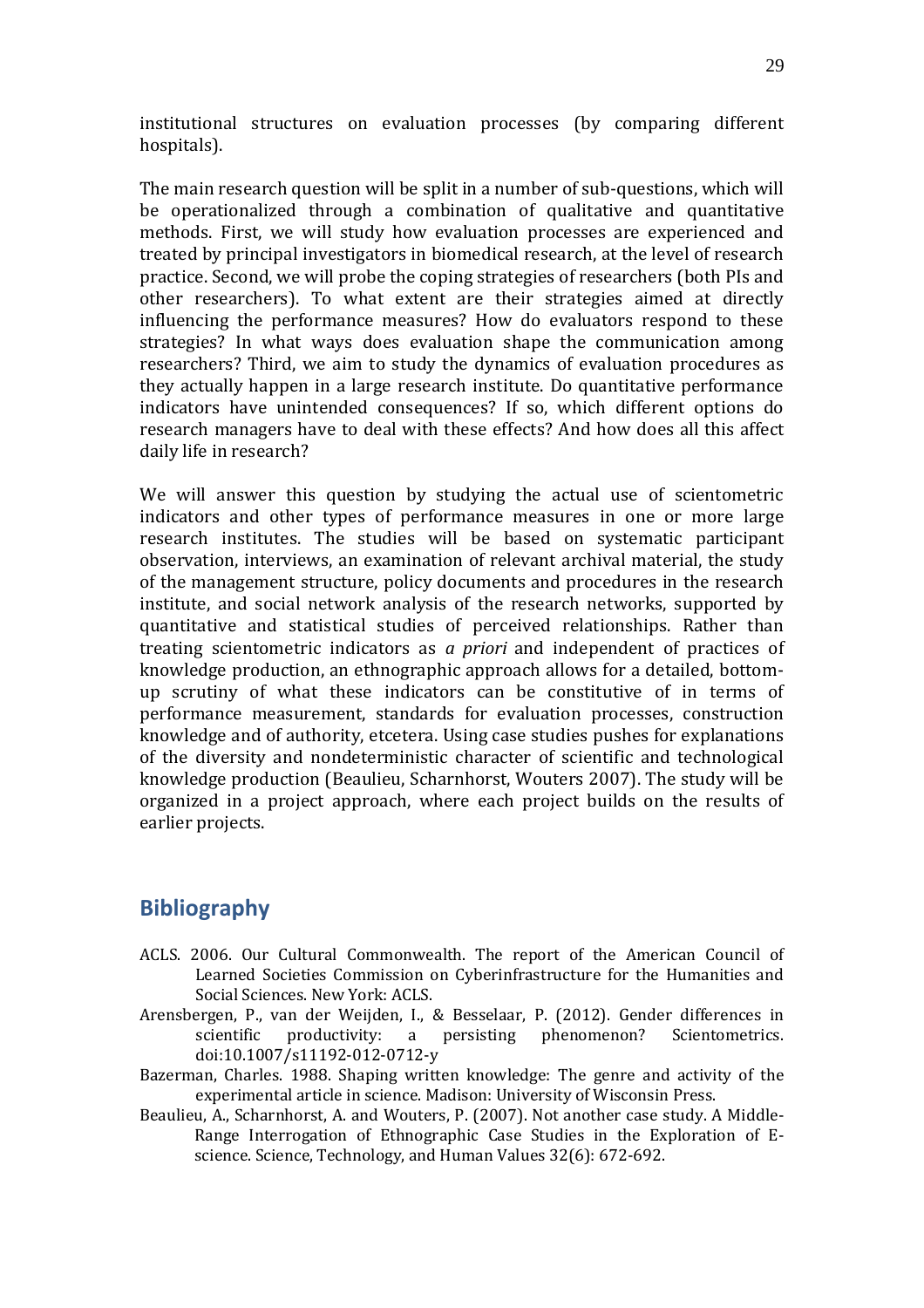- Beniger, James R. 1986. The Control Revolution. Technological and Economic Origins of the Information Society. Cambridge. Massachusets, and London, England: Harvard University Press.
- Van den Besselaar, P. (2000). Communication between Science and Technology Studies journals. Scientometrics, 47, 169-193.
- Blume, Stuart. 1986. The development of Dutch science policy in international perspective 1965-1985. Den Haag: Ministerie van Onderwijs en Wetenschappen.
- ———. 1992. Insight and Industry: Technological Change in Medicine. Cambridge, Massachusetts: : MIT Press.
- Bochove, Cornelis van. 2012 "Basic Research and Prosperity: Sampling and Selection of Technological Possibilities and of Scientific Hypotheses as an alternative Engine of Endogenous growth, CWTS working Paper Series, CWTS-WP-2012-003, <http://hdl.handle.net/1887/18636>
- Bollen, Johan, de Sompel Van, Aric Hagberg, and Ryan Chute. 2009. "A Principal Component Analysis of 39 Scientific Impact Measures." PLoS ONE 4 (6): e6022.

Borgman, Christine. 2007. Scholarship in the Digital Age. Cambridge: MIT Press.

- Börner, Katy. 2010. Atlas of Science: Visualizing What We Know. The MIT Press, October 31.
- Bornmann, Lutz. 2011. Scientific Peer Review. In Annual Review of Information Science and Technology, 45:199-245.
- Bulger, M., Meyer, E. T., Flor, G. de la, Terras, M., Wyatt, S., Jirotka, M., Eccles, K., et al. (2011). Reinventing research? Information practices in the humanities. Network (pp. 1-83). Retrieved from [http://www.rin.ac.uk/our-work/using-and](http://www.rin.ac.uk/our-work/using-and-accessing-information-resources/information-use-case-studies-humanities)[accessing-information-resources/information-use-case-studies-humanities](http://www.rin.ac.uk/our-work/using-and-accessing-information-resources/information-use-case-studies-humanities)
- Butler, L. (2007). Assessing university research: a plea for a balanced approach. *Science and Public Policy*, *34*(8), 565–574.
- Bush, Vannevar. 1980. The Endless Frontier: A Report to the President. New York: Arno Press.
- Chubin, Daryl E., and Edward J. Hackett. 1990. Peerless science : peer review and U.S. science policy. Albany, N.Y.: State University of New York Press.
- Cole, Stephen, Jonathan R. Cole, and Gary Simon. 1981. "Chance and Consensus in Peer Review." Science 214: 881-886.
- Cole, S., and J. Cole. 1973. Social Stratification in Science. Chicago: University of Chicago Press.
- Cole, Stephen. 1992. Making science: between nature and society. Harvard University Press.
- Collins, Randall. 1998. The Sociology of Philosophies: A Global Theory of Intellectual Change. Belknap Press of Harvard University Press, March 4.
- Colwell, R., Blouw, M., Butler, L., Cozzens, S. E., Feller, I., Gingras, Y., Hurtubise, J., et al. (2012). *Informing Research Choices: Indicators and Judgment. The Expert Panel on Science Performance and Research Funding* (p. 142). Ottawa.
- Daniel, Hans-Dieter. 1993. Guardians of science : fairness and reliability of peer review. Weinheim ;;New York: VCH.
- Dutton, William H., Paul W. Jeffreys, and Ian Goldin. 2010. World Wide Research: Reshaping the Sciences and Humanities. New. The MIT Press, May 21.
- van Eck, N.J. and L. Waltman. Software survey: VOSviewer, a computer program for bibliometric mapping. Scientometrics, 84(2):523-538, 2010.
- Elkana, Yehuda, Joshua Lederberg, Robert K. Merton, Arnold Thackray, and Harriet Zuckerman. 1978. Toward a metric of science: the advent of science indicators. New York; Chichester etc.: Wiley.
- Etzkowitz, H., & Leydesdorff, L. (2000). The dynamics of innovation: from national systems and "Mode 2" to a triple helix of university-industry-government relations. Research Policy, 29, 109-123.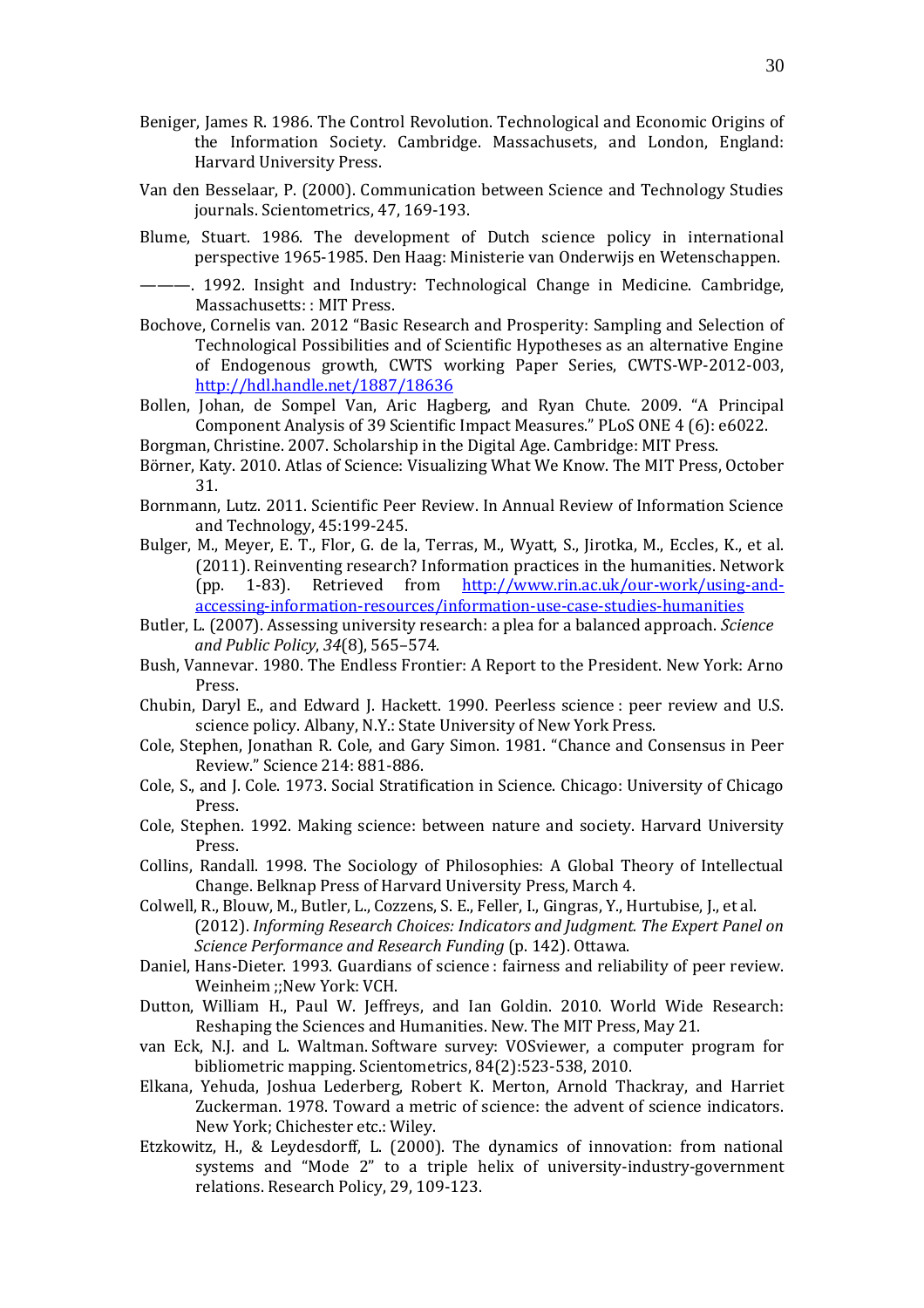- Gibbons, M. 1994. The new production of knowledge: The dynamics of science and research in contemporary societies. London: Sage.
- Gläser, J., Laudel, G., Hinze, S., & Butler, L. (2002). *Impact of evaluation-based funding on the production of scientific knowledge: What to worry about, and how to find out* (pp. 1–40).
- Harzing, Anne-Wil. 2010. The Publish or Perish Book: Your Guide to Effective and Responsible Citation Analysis. Tarma Software Research, September 24.
- Hicks, D. and Potter, J. (1991). Sociology of scientific knowledge: A reflexive analysis of science disciplines and disciplining science. Social Studies of Science 21: 459- 501.
- Holton, Gerald. 1978. Can Science Be Measured? In Toward a metric of science: the advent of science indicators, 53. New York;Chichester etc.: Wiley.
- Irwin, Alan. 2007. STS Perspectives on Scientific Governance. In The handbook of science and technology studies, third edition, ed. Edward J. Hackett, Olga Amsterdamska, Michael Lynch, and Judy Wajcman, 583-608; 24. Cambridge, Mass: MIT Press.
- KNAW. 2010. Quality assessment in the design and engineering disciplines. Royal Netherlands Academy of Arts and Sciences. http://www.knaw.nl/Pages/DEF/27/160.bGFuZz1FTkc.html.
- Knorr-Cetina, Karin. 1999. Epistemic Cultures: How the Sciences Make Knowledge. Cambridge, Massachusetts: Harvard University Press.
- Lamont, Prof. Michà le. 2009. How Professors Think: Inside the Curious World of Academic Judgment. 1st ed. Harvard University Press, March 31.
- Lampland, Martha, and Susan Leigh Star. 2009. Standards and Their Stories: How Quantifying, Classifying, and Formalizing Practices Shape Everyday Life. Cornell University **Press, The South Strategies (Separate Strategies Area** Strategies Area Strategies Area Strategies Ar http://www.amazon.com/gp/redirect.html?location=/exec/obidos/ASIN/0801 447178&AWSAccessKeyId=1TQA6S4ATNFN6EYN0H82.
- Langfeldt, Liv. 2004. "Expert panels evaluating research: decision-making and sources of bias." Research Evaluation 13 (1) (April): 51-62. doi:Article.
- Laudel, Grit. 2002. "What do we measure by co-authorships?" Research Evaluation 11 (1): 3-15.
- van Leeuwen TN; Moed HF; Tijssen RJW; et al. (2001). "Language biases in the coverage of the Science Citation Index and its consequences for international comparisons of national research performance" Scientometrics, Vol. 51, Issue: 1, pp. 335-346, DOI: 10.1023/A:1010549719484
- Leydesdorff, Loet. 2000. "A Triple Helix of University-Industry-Government Relations." The Journal of Science & Health Policy 1: 43-48.
- Leydesdorff, L. (1987). Towards a theory of citation. Scientometrics 12: 287-291.
- MacRoberts, M.H. & MacRoberts, B.R. (1989). Problems of citation analysis: A critical review. Journal of the American Society for Information Science 40(5): 342-349.
- MacRoberts, M.H. & MacRoberts, B.R. (2010). Problems of citation analysis: A study of uncited and seldom-cited influences. Journal of the American Society for Information Science and Technology 61(1): 1-12.
- Martin, B. R. (2011). The Research Excellence Framework and the "impact agenda": are we creating a Frankenstein monster? Research Evaluation, 20(3), 247-254. doi:10.3152/095820211X13118583635693
- Martin, B. R., Nightingale, P., & Yegros-Yegros, A. (2012). Science and technology studies: Exploring the knowledge base. *Research Policy*. doi:10.1016/j.respol.2012.03.010
- Melin, G, and O Persson. 1996. "Studying research collaboration using co-authorships." Scientometrics 36 (3): 363-377-377.
- Mirowski, and Edward J. Sent. 2007. The Commercialization of Science and the Response of STS. In The handbook of science and technology studies, third edition, ed.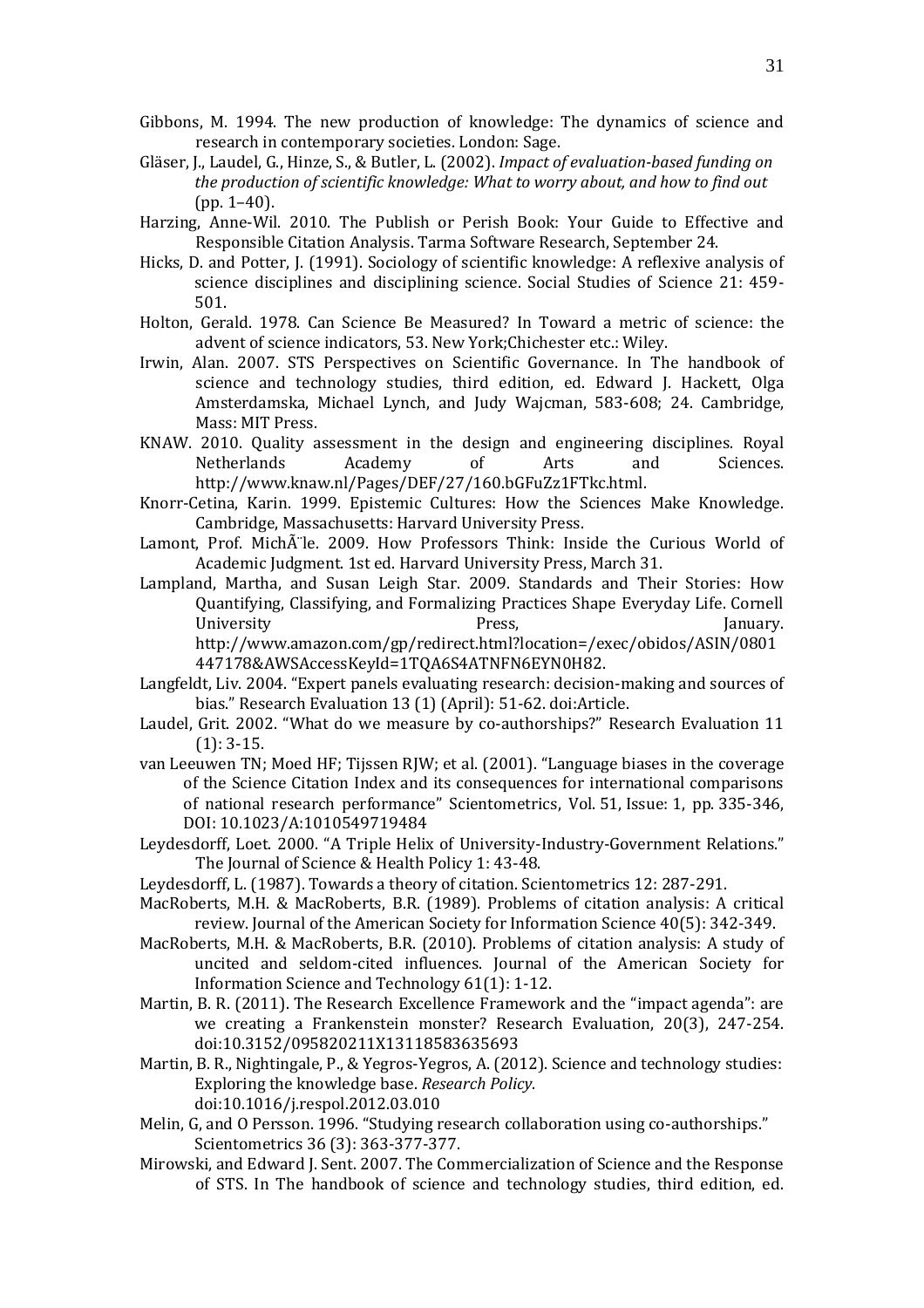Edward J. Hackett, Olga Amsterdamska, Michael Lynch, and Judy Wajcman, 635- 689. Cambridge, Mass: MIT Press.

- Mirowski, Philip. 2011. Science-Mart: Privatizing American Science. Harvard University Press.
- Mirowski, Philip, and Esther-Mirjam Sent. 2002. Science bought and sold. The University of Chicago Press.
- Moed, Henk F. 2005. Citation analysis in research evaluation. Vol. 9. Dordrecht: Springer.
- Moed, Henk F., Wolfgang Glänzel, and Ulrich Schmoch, eds. 2005. Handbook of Quantitative Science and Technology Research. Dordrecht: Kluwer Academic Publishers[. http://www.springerlink.com/content/mp3mj00t3n6ljj2q/.](http://www.springerlink.com/content/mp3mj00t3n6ljj2q/)
- Moed, H. F., & van Leeuwen, T. N. (1996). Impact factors can mislead. Nature, 381(6579), 186.
- Nederhof, A., and A. Van Raan. 1987. "Citation theory and the Ortega hypothesis." Scientometrics 12 (5) (November 26): 325-328. doi:10.1007/BF02016674.
- Nicolaisen, Jeppe. 2007. Citation Analysis. In Annual review of information science and technology. Volume 41, 2007, 609-642. New York etc.: Interscience Publishers.
- Noyons, E.C.M.; van Raan, A.F.J. (1998). Monitoring scientific developments from a dynamic perspective: Self-organized structuring to map neural network research. Journal of the American Society for Information Science 49 (1) 68-81;
- Nowotny, Helga, Peter Scott, and Michael Gibbons. 2001. Re-thinking Science: Knowledge and the Public in an Age of Uncertainty. Cambridge (UK): Polity Press.
- Olson, Gary M., Ann Zimmerman, and Nathan Bos, eds. 2008. Scientific Collaboration on the Internet. The MIT Press, October 31.
- Olson, Gary, Thomas Finholt, and Stephanie Teasley. 2000. Behavioral Aspects of Collaboratories. In , 1-14. Mahwah, NJ: Lawrence Erlbaum Associates.
- Olson, Gary, Judith Olson, Nathan Bos, Ann Zimmerman, and SOC Data Group. 2005. Theory of remote collaboration (TORC). http://colab.cim3.net/file/work/Expedition\_Workshop/2005-09- 23\_Pioneering\_Governance\_Mechanisms/Olson\_Theory\_of\_Remote\_Collaboratio n\_2005\_09\_23.doc.
- Peters, HPF; van Raan, A.F.J. (1994). On determinants of citation scores: A case study in chemical engineering. Journal of the American Society for Information Science 46 (1) 9-21;
- de Solla Price, D. 1978. Toward a Model for Science Indicators. In Toward a metric of science: the advent of science indicators. New York; Chichester etc.: Wiley.
- Porter, T. (1995). Trust in numbers: The pursuit of objectivity in science and public life. Princeton University Press.
- van Raan, Anthony, ed. 1988. Handbook of Quantitative Studies of Science and Technology. Amsterdam: Elsevier Science Publishers.
- van Raan, A.F.J. (1990). Fractal dimension of co-citations. Nature 347, 6294, 626;
- van Raan, A.F.J. (2000). On growth, ageing, and fractal differentiation of science, Scientometrics 47 (2) 347-362;
- van Raan, A.F.J. (2001a). Competition amongst scientists for publication status: Toward a model of scientific publication and citation distributions. Scientometrics 51 (1) 347-357;
- van Raan, A.F.J. (2001b). Two-step competition process leads to quasi power-law income distributions: Application to scientific publication and citation distributions. Physica A: Statistical Mechanics and its Applications, 298(3) 530- 532.
- Rinia EJ; van Leeuwen TN; van Vuren HG; et al. (1998 ) "Comparative analysis of a set of bibliometric indicators and central peer review criteria - Evaluation of condensed matter physics in the Netherlands". Research Policy. Vol. 27, Issue: 1, pp. 95- 107 DOI: 10.1016/S0048-7333(98)00026-2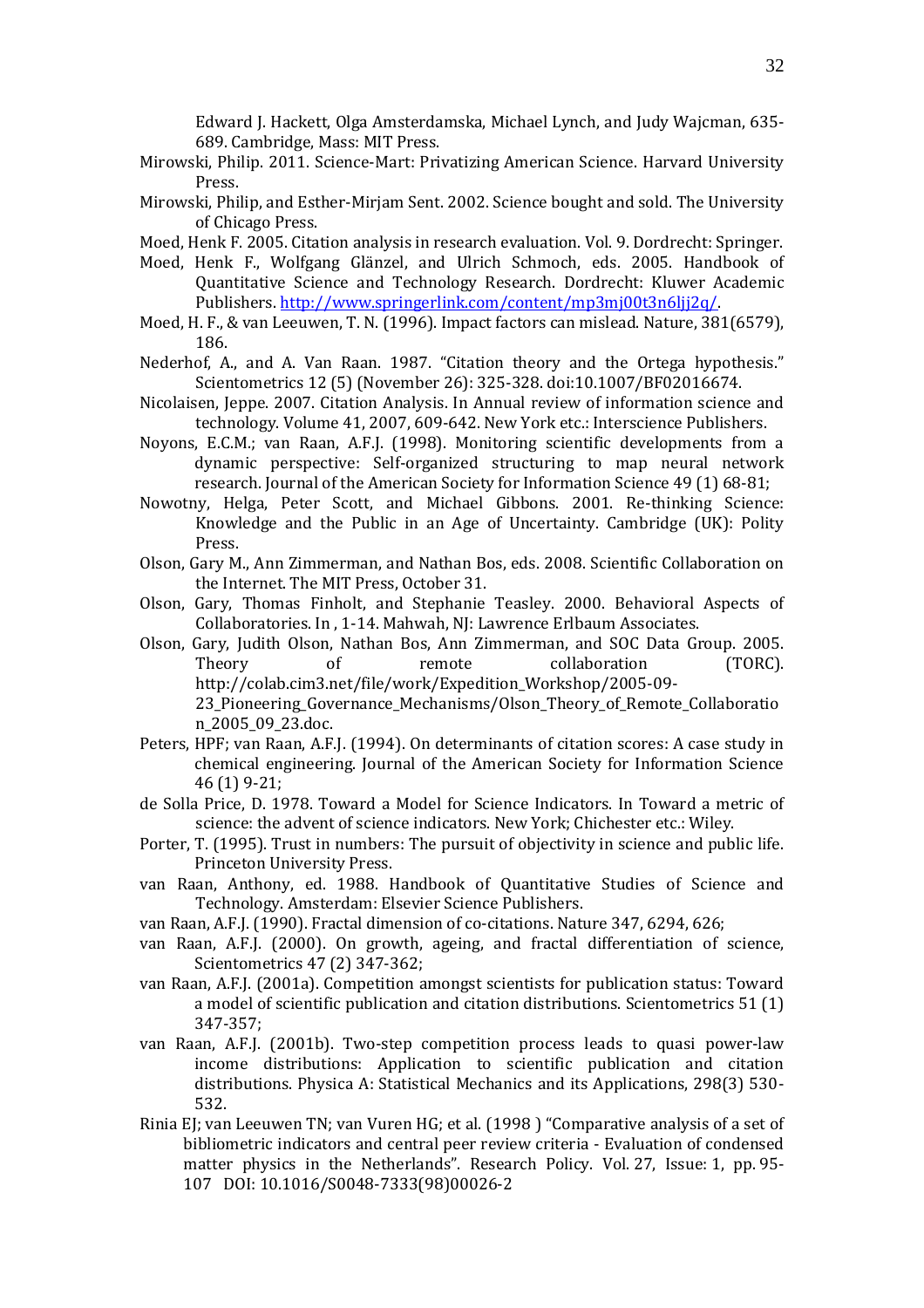- Ritzer, G. (1993). The McDonaldization of society. An investigation into the changing character of contemporary social life. Sage.
- Stone, D. (2001). Policy paradox. The art of political decision making, revised edition. W. W. Norton & Company.
- Royal Society. 2011. Knowledge, networks and nations. Royal Society, March 28. http://royalsociety.org/uploadedFiles/Royal\_Society\_Content/Influencing\_Polic y/Reports/2011-03-28-Knowledge-networks-nations.pdf.
- Shrum, Wesley, Joel Genuth, and Ivan Chompalov. 2007. Structures of Scientific Collaboration. Cambridge: MIT Press.
- Slaughter, Sheila, and Larry Leslie. 1997. Academic Capitalism: Politics, policies and the entrepreneurial university. Johns Hopkins UP.
- Sonnenwald, D. H. 2007. "Scientific collaboration." Annual Review of Information Science and Technology 41: 643-681.
- Spaapen, Jack, and Leonie van Drooge. 2011. "Introducing 'productive interactions' in social impact assessment." Research Evaluation 20 (3): 211-218. doi:Article.
- Suresh, S. 2011. "Moving Toward Global Science." Science 333 (6044) (August): 802- 802. doi:10.1126/science.1210025.
- The Virtual Knowledge Studio:, Paul Wouters, Katie Vann, Andrea Scharnhorst, Matt Ratto, Iina Hellsten, Jenny Fry, and Anne Beaulieu. 2008. Messy Shapes of Knowledge-STS Explores Informatization, New Media, and Academic Work. In The handbook of science and technology studies, third edition, 3:319-351; 14. Cambridge, Mass: MIT Press.
- Thelwall, Mike. 2005. Link Analysis: An Information Science Approach. San Diego: Academic Press.
- Tijssen RJW; Visser MS; van Leeuwen TN (2002), "Benchmarking international scientific excellence: Are highly cited research papers an appropriate frame of reference?", Scientometrics, Vol. 54, Issue: 3, pp 381-397. DOI: 10.1023/A:1016082432660
- Verbree, M. (2011). Dynamics of academic leadership in research groups. Den Haag, Rathenau Instituut.
- Verran, H. (2001). Science and African Logic. University of Chicago Press.
- Waaijer, Cathelijn, Cornelis van Bochove and Nees Jan van Eck, 2011, "On the map: Nature and Science editorials", Scientometrics, [Volume 86, Number 1,](http://www.springerlink.com/content/0138-9130/86/1/) 99-112
- Wagner, Louk de la Rive. 2006. International collaboration in science and technology: promises and pitfalls. In Science and Technology Policy for Development: Dialogues at the Interface, ed. Louk de la Rive Box and Rutger Engelhard, 165- 176. 1st ed. Anthem Press, May 1.
- Waltman, L. and N.J. van Eck. [The inconsistency of the](http://dx.doi.org/10.1002/asi.21678) h-index. Journal of the American Society for Information Science and Technology, 63(2):406-415, 2012.
- Waltman, L. and N.J. van Eck. A new methodology for constructing a publication-level classification system of science. Journal of the American Society for Information Science and Technology, in press.
- Waltman, L., N.J. van Eck, T.N. van Leeuwen, M.S. Visser, and A.F.J. van Raan. [Towards a](http://dx.doi.org/10.1016/j.joi.2010.08.001)  [new crown indicator: Some theoretical considerations.](http://dx.doi.org/10.1016/j.joi.2010.08.001) Journal of Informetrics, 5(1):37-47, 2011.
- Waltman, Ludo, Robert J. W Tijssen, and Nees Jan van Eck. 2011. "Globalisation of science in kilometres." 1103.3648 (March 18). http://arxiv.org/abs/1103.3648.
- Weingart, Peter. 2005. "Impact of bibliometrics upon the science system: Inadvertent consequences?" Scientometrics 62 (1) (January 1): 117-131. Scientometrics  $62$  (1) (January 1): 117-131. doi:10.1007/s11192-005-0007-7.
- Whitley, Richard, Gläser, J., & Engwall, L. (Eds.). (2010). *Reconfiguring knowledge production : changing authority relationships in the sciences and their consequences for intellectual innovation*. Oxford: Oxford University Press.